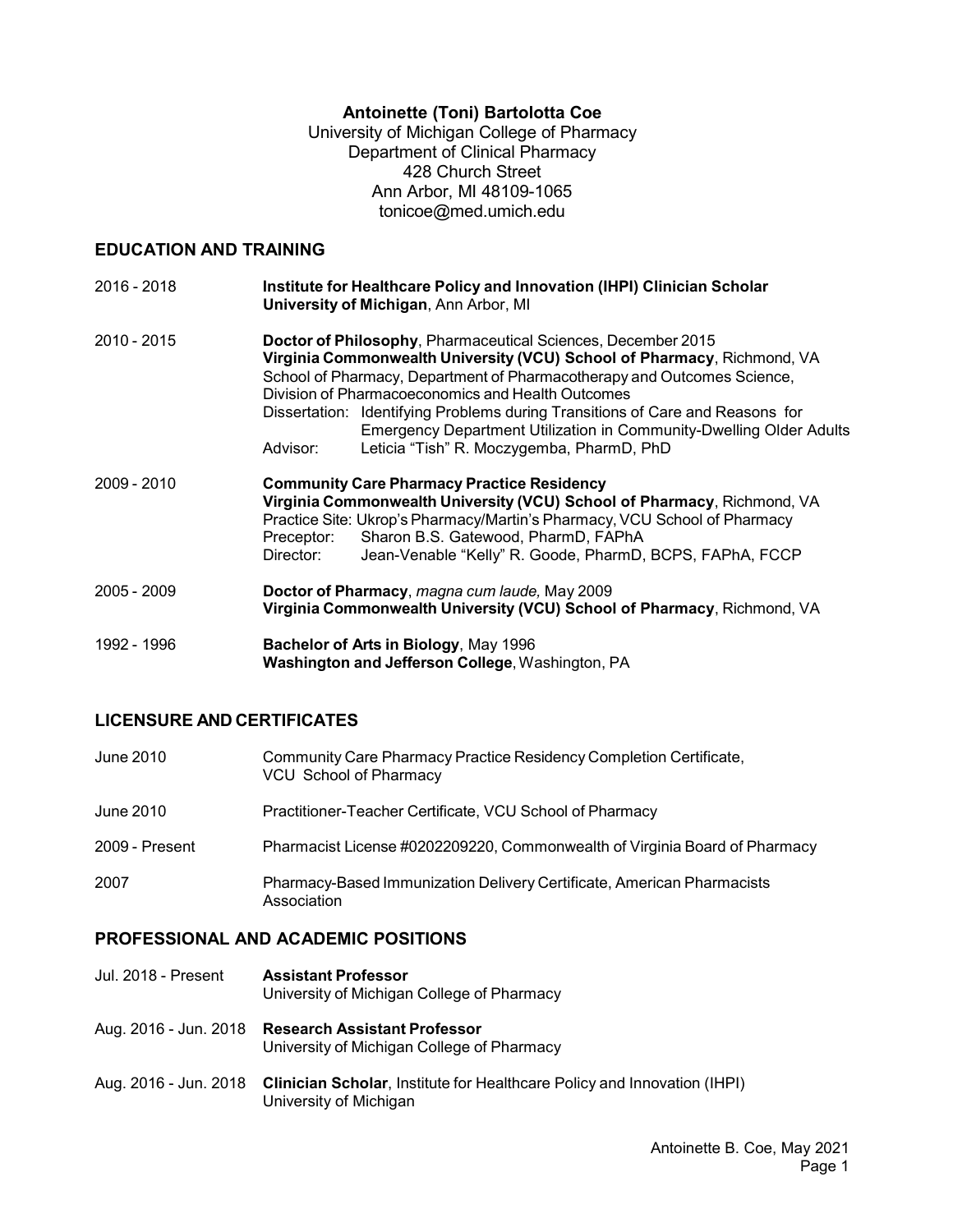| Jan. 2016 - Jul. 2016                 | <b>Assistant Professor / Research Associate</b><br>VCU School of Allied Health, Virginia Center on Aging / Geriatric Education Center<br>Funding: Health Resources and Service Administration Geriatric Workforce<br>Expansion Program (HRSA-GWEP)                                                                                                                       |
|---------------------------------------|--------------------------------------------------------------------------------------------------------------------------------------------------------------------------------------------------------------------------------------------------------------------------------------------------------------------------------------------------------------------------|
| Aug. 2013 - Jul. 2015                 | <b>Graduate Research Assistant</b><br><b>VCU School of Nursing</b><br>Funding: HRSA Nurse Education, Practice, Quality and Retention: Interprofessional<br>Collaborative Practice Grant (HRSA- NEPQR): "The Richmond Health and Wellness<br>Program (RHWP): Expanding Nurse - Led Interprofessional Collaborative Practice<br>Teams for Community-Dwelling Older Adults" |
| Jul. 2009 - Aug. 2014                 | <b>Pharmacist</b><br>Martin's Pharmacy, Richmond, VA                                                                                                                                                                                                                                                                                                                     |
| Aug. 2012 - Jul. 2013                 | <b>Graduate Research Assistant</b><br>VCU School of Medicine, Office of Assessment and Evaluation Studies                                                                                                                                                                                                                                                                |
| May 2011 - Dec. 2011                  | <b>Graduate Research Assistant</b><br><b>VCU School of Pharmacy</b>                                                                                                                                                                                                                                                                                                      |
| Aug. 2007 - Aug. 2012                 | <b>Graduate Teaching Assistant, 2010-2012</b><br>Clinical Instructor, 2009 - 2010<br>Community Pharmacy Practice Resident, 2009 - 2010<br>Summer Research Fellow, 2007<br><b>VCU School of Pharmacy</b>                                                                                                                                                                  |
| Sep. 2000 - Aug. 2005 Adjunct Faculty | VCU Department of Forensic Science, Forensic Science Master's Program                                                                                                                                                                                                                                                                                                    |
| Sep. 2001 - Aug. 2005                 | <b>Forensic Instructor for Drug Analysis Fellowship</b><br>Virginia Institute of Forensic Science and Medicine, Richmond, VA                                                                                                                                                                                                                                             |
| Mar. 2002 - Aug. 2005                 | <b>Forensic Scientist III</b> , Primary Gas Chromatograph / Mass Spectrometer (GC/MS)<br>Operator, Drug Analysis<br>Virginia Department of Forensic Science, Central Laboratory, Richmond, VA                                                                                                                                                                            |
| Oct. 1999 - Mar. 2002                 | <b>Forensic Scientist II, Drug Analysis</b><br>Virginia Division of Forensic Science, Central Laboratory, Richmond, VA                                                                                                                                                                                                                                                   |
| May 1997 - Oct. 1999                  | <b>Criminalist/Forensic Drug Chemist</b><br>Allegheny County Coroner's Office, Division of Laboratories, Pittsburgh, PA                                                                                                                                                                                                                                                  |
| Jan. 1997 - May 1997                  | <b>Latent Print Technician</b><br>Allegheny County Coroner's Office, Division of Laboratories, Pittsburgh, PA                                                                                                                                                                                                                                                            |
| May 1996 - Aug. 1996                  | <b>Autopsy Assistant - Summer Position</b><br>Allegheny County Coroner's Office, Pittsburgh, PA                                                                                                                                                                                                                                                                          |
|                                       |                                                                                                                                                                                                                                                                                                                                                                          |

# **PEER-REVIEWED PUBLICATIONS**

- 1. **Coe AB**, Elliott MH<sup>#</sup>, Gatewood SBS, Goode JVR, Moczygemba LR. Perceptions and predictors of intention to receive the COVID-19 vaccine. *Res Soc Adm Pharm.* Available online May 1, 2012. <https://doi.org/10.1016/j.sapharm.2021.04.023>
- 2. Johengen E\*, Ward KM, **Coe AB**, Pasternak A. Assessing the knowledge, perceptions, and practices of primary care clinicians towards pharmacogenetics. *J Am Coll Clin Pharm*. 2021;4:27-32.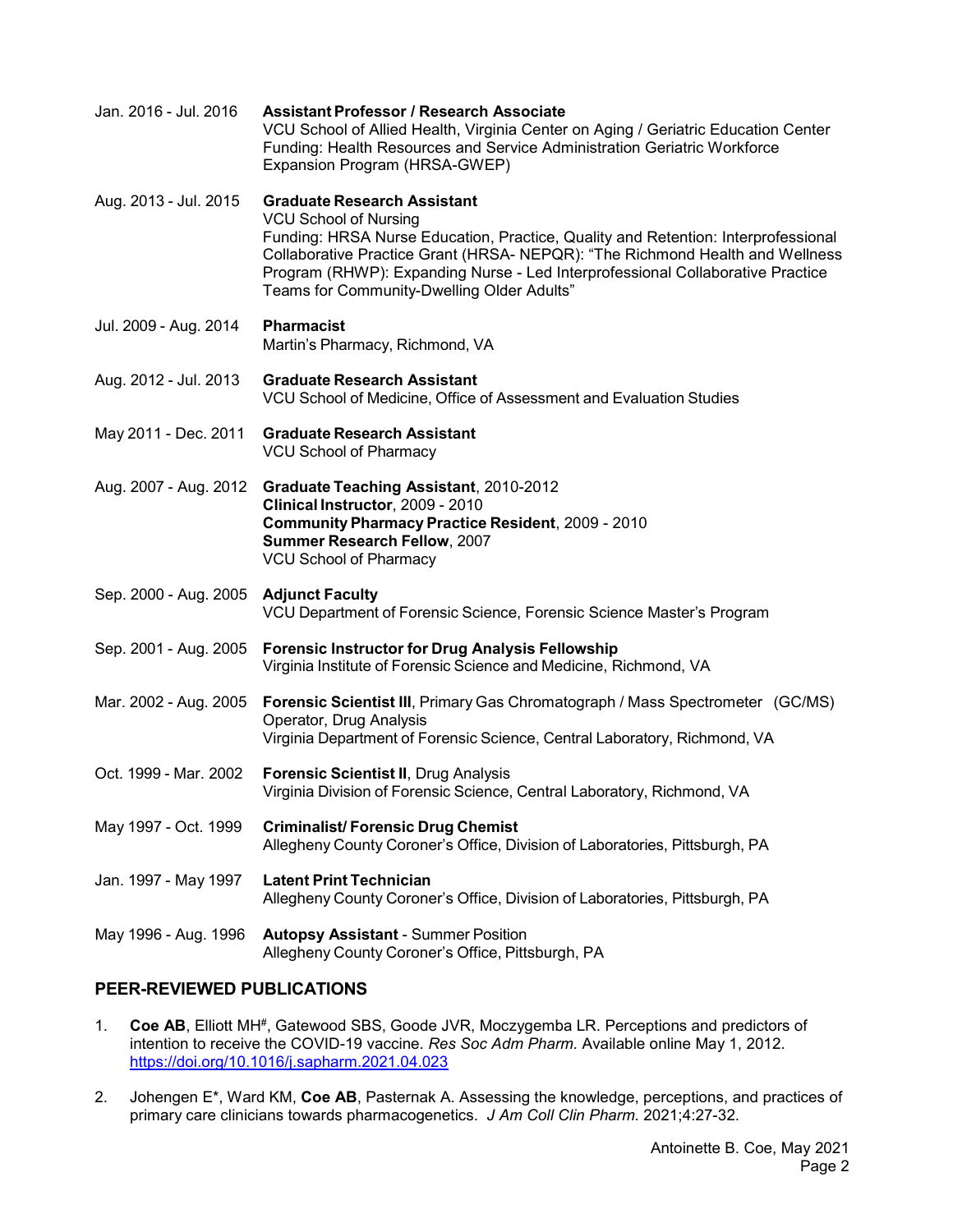<https://doi.org/10.1002/jac5.1341>

- 3. **Coe AB**, Bynum JPW, Farris KB. Comprehensive medication review: New poll indicates interest but low receipt among older adults. *JAMA Health Forum*. 2020;1(10):e201243.
- 4. **Coe AB**, Choe HM, Diez HL, Rockey N, Ashjian EJ, Dorsch MP, Kim HM, Farris KB. Pharmacists providing care in statewide physician organizations: Findings from the Michigan Pharmacists Transforming Care and Quality (MPTCQ) Collaborative. *J Manag Care Spec Pharm.* 2020;26(12):1588- 66. PMID:33251995
- 5. Schumacher L^, **Coe AB**, Lester CA, Rothermel M, Dorsch MP. Factors that influence patient acceptance of clinical pharmacy services: A nationwide survey. *J Am Pharm Assoc.* 2020;60(6):1005-1067. [https://doi.org/10.1016/j.japh.2020.08.042.](https://doi.org/10.1016/j.japh.2020.08.042) PMID: 32962899 **Editor's Choice 2020.**
- 6. Salgado TM, Rosenthal MM, **Coe AB**, Kaefer TN, Dixon DL, Farris KB. Primary healthcare policy and vision for community pharmacy and pharmacists in the United States. *Pharmacy Practice*. 2020;18(3):2160.PMID: 33029262 PMCID: PMC7523559 <https://doi.org/10.18549/PharmPract.2020.3.2160>
- 7. Mohammad RA, Betthauser KD, Korona RB, **Coe AB**, Hatton-Kolpek J, Fritschle AC, Jagow B, Kenes M, MacTavish P, Slampak-Cindric AA, Whitten JA, Jones C, Simonelli R, Rowlands I, Stollings JL. Clinical pharmacist services within intensive care unit recovery clinics: An opinion of the critical care practice and research network of the American College of Clinical Pharmacy. *J Am Coll Clin Pharm*. 2020;3(7):1369- 1379. <https://doi.org/10.1002/jac5.1311>
- 8. Lester CA, **Coe AB**, Dorsch MP, Farris KB, Flynn AJ. A learning pharmacy practice enabled by the pharmacists' patient care process. *J Am Pharm Assoc.* 2020;60(6):e66-e72. Epub 2020 Jul 1. <https://doi.org/10.1016/j.japh.2020.05.013> PMID: 32620363.
- 9. **Coe AB**, Vincent BM, Iwashyna TJ. Statin discontinuation and new antipsychotic use after an acute hospital stay vary by hospital. *PLoS ONE.* 2020;15(5):e0232702. [https://doi.org/10.1371/0232707.](https://doi.org/10.1371/0232707) PMID: 32384108 PMCID:PMC7209203
- 10. **Coe AB**, Bookstaver RE, Fritschle AC, Kenes MT, MacTavish P, Mohammad RA, Simonelli RJ, Whitten JA, Stollings JL. Pharmacists' perceptions on their role, activities, facilitators, and barriers to practicing in a post-intensive care recovery clinic. *Hosp Pharmacy.* 2020;55(2):119-125. Epub 2019 Jan 28. PMID: 32214446 PMCID: PMC7081480 [https://doi.org/10.1177/00185717118823740.](https://doi.org/10.1177/00185717118823740)
- 11. Kosinki S, Mohammad RA, Pitcher M, Haezebrook E, **Coe AB**, Costa DK, Prescott HC, Iwashyna TJ, McSparron JI. What is post-intensive care syndrome? *Am J Respir Crit Care Med.* 2020;201(8):15-16. PMID:32293204
- 12. Pestka DL, Zillich AJ, **Coe AB**, Farris KB, Adeoye OA, Snyder ME, Farley JF. Nationwide estimates of medication therapy management delivery under the Medicare prescription drug benefit. *J Am Pharm Assoc.* 2020;60(3):456-461. Epub 2020 Jan 8. PMID 391726872. [https://doi.org/10.1016/j.japh.2019.12.002.](https://doi.org/10.1016/j.japh.2019.12.002)
- 13. **Coe AB,** Adeoye-Olatunde OA, Pestka DL, Synder ME, Zillich AJ, Farris KB, Farley JF. Patterns and predictors of older adult Medicare Part D beneficiaries' receipt of medication therapy management. *Res Soc Adm Pharm.* 2020;16(9):1208-1219. PMID:31859225 <https://doi.org/10.1016/j.sapharm.2019.12.007>
- 14. Sola M, Thompson AD, **Coe AB**, Marshall VD, Thomas MP, Prescott HC, Konerman MC. Utilization of cardiac rehabilitation among cardiac intensive care unit survivors. *Am J Cardiol.* 2019;124(9):1478-1483. Epub 2019 Aug 7. PMID: 31500818 PMCID:PMC7046085
- 15. Fennelly JE\*, **Coe AB**, Kippes KA, Remington TL, Choe HM, Evaluation of clinical pharmacist services in a transitions of care program provided to patients at highest risk for readmission. *J Pharm Practice.*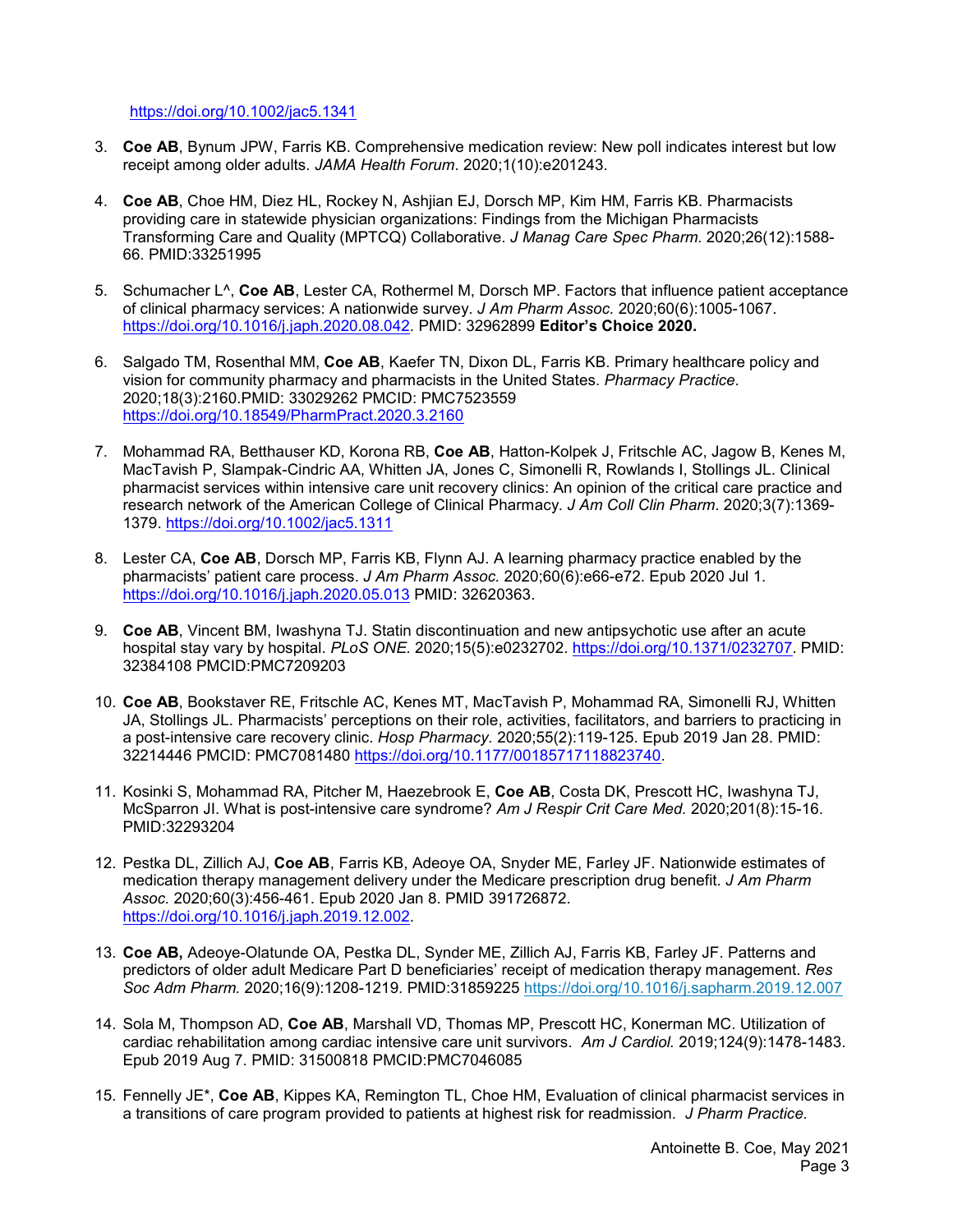2020;33(3):314-320. Epub 2018 Oct 21 doi: 10.1177/0897190018806400. PMID: 30343615

- 16. Desselle SP, Moczygemba LR, **Coe AB**, Hess K, Zgarrick DP. Applying contemporary management principles to implementing and evaluating value-added pharmacist services. *Pharmacy*. 2019;7(3):99. https://doi.org/10.3390/pharmacy7030099. PMID:31330816 PMCID:PMC6789523
- 17. Adeoye OA, Farley JF, **Coe AB**, Pestka DL, Farris KB, Zillich AJ, Snyder ME. Medication therapy management delivery by community pharmacists: insights from a national sample of Medicare Part D beneficiaries. *J Am Coll Clin Pharm*. 2019;2(4):373-382. Epub 2019 Jun 29. PMID: 31460497. PMCID: PMC6711192
- 18. **Coe AB**, Bostwick JR, Choe HM, Thompson AN. Provider perceptions of pharmacists providing mental health medication-related support in patient-centered medical homes. *J Am Pharm Assoc.* 2019;59(4):555-559. Epub 2019 Apr 19. PMID: 31010786 PMCID:PMC6625839
- 19. Wells T, Rockafellow S, Holler M, **Coe AB**, Yoo A, Choe HM, Thompson AN. Description of pharmacistled quality improvement huddles in the patient-centered medical home model. *J Am Pharm Assoc.* 2018;58(6):667-672.e2. doi: 10.1016/j.japh.2018.08.007. Epub 2018 Sep 19. PMID: 30243919
- 20. **Coe AB**, Moczygemba LR, Ogbonna KC, Parsons PL, Slattum PW, Mazmanian PE. Predictors of emergent emergency department visits and costs in community-dwelling older adults. *Health Serv Insights.* 2018;11: 1–12. PMID:30150874 PMCID:PMC6108010
- 21. **Coe AB**, Moczygemba LR, Ogbonna KC, Parsons PL, Slattum PW, Mazmanian PE. Low-income senior housing residents' emergency department use and care transition problems. *J Pharm Pract.* 2018;31(6):610-616. Epub 2017 Oct 8. doi: 10.1177/0897190017734763. PMID: 28990442
- 22. **Coe AB**, Choe HM. Pharmacists supporting population health in patient-centered medical homes. *Am J Health Syst Pharm*. 2017;74(18):1461-1466. PMID:28887347
- 23. Dow AW, Boling PA, Lockeman KS, Mazmanian PE, Feldman M, Diazgranados D, Browning J, **Coe A**, Selby-Penczak R, Hobgood S, Abbey L, Parsons P, Delafuente J, Taylor SF. Training and assessing interprofessional virtual teams using a web-based case system. *Acad Med*. 2016;91(1):120-6. PMID:26375268.
- 24. **Coe AB**, Moczygemba LR, Gatewood SB, Osborn RD, Matzke GR, Goode JV. Medication adherence challenges among patients experiencing homelessness in a behavioral health clinic. *Res Social Adm Pharm*. 2015;11(3):e110-e120. Epub 2012 Dec 6. PMID:23219949. PMCID: PMC3733792
- 25. **Coe AB**, Moczygemba LR, Harpe SE, Gatewood SB. Homeless patients' use of urban emergency departments in the United States. *J Ambulatory Care Manage.* 2015;38(1):48-58. PMID:25469578.
- 26. Mazmanian PE, **Coe AB**, Evans JA, Longo DR, Wright BA. Are researcher development interventions, alone or in any combination, effective in improving researcher behavior? A systematic review. *Eval Health Prof*. 2014;37(1)114-39. PMID: 24214416.
- 27. Allen D, Ripley E, **Coe A**, Clore J. Reorganizing the general clinical research center to improve the clinical and translational research enterprise. *Eval Health Prof.* 2013;36(4):492-504. PMID:23960269.
- 28. Coe AB, Gatewood SB, Moczygemba LR, Goode JV, Beckner JO. The use of the Health Belief Model to assess patient predictors of intent to receive the novel (2009) H1N1 influenza vaccine. *Inov Pharm.* 2012;3(2):1-11. PMID: 22844651. PMCID: PMC3405550

\*Michigan Medicine Pharmacy Resident, #University of Michigan College of Pharmacy PhD student at time of preparation, ^University of Michigan College of Pharmacy PharmD student at time of preparation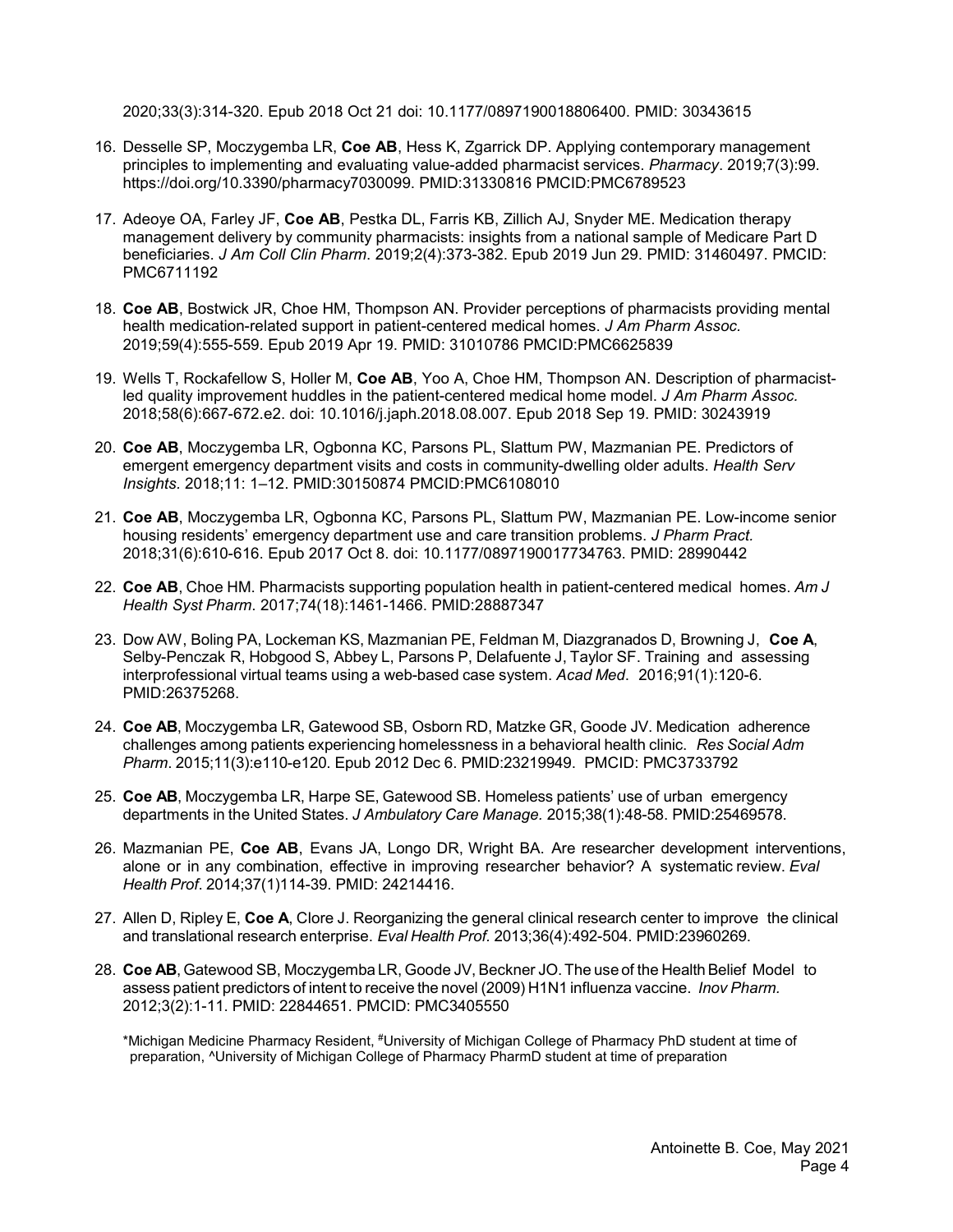## **BOOK CHAPTERS**

- 1. **Coe AB**, MacTavish P, Stollings JL. Chapter 14: Medication management to prevent and mitigate postintensive care syndrome. In: Haines KJ, McPeake J, Sevin CM, eds. Improving Critical Care Survivorship: A Guide to Prevention, Recovery, and Reintegration. Springer Nature. Switzerland AG. 2021.
- 2. Moczygemba LR, **Coe AB**. Value-added services as a component of enhancing pharmacists' roles in public health. Pharmacy Management: Essentials for All Practice Settings (5th Edition). New York, NY: McGraw-Hill 2019.
- 3. **Coe AB**, Gatewood SB. Type 2 Diabetes: Existing Disease. In: Schwinghammer TL, Koehler JM, eds. Pharmacotherapy Casebook: A Patient-Focused Approach. 9th ed. New York, NY. McGraw-Hill 2014.
- 4. **Coe AB**, Gatewood SB. Type 2 Diabetes Mellitus. In: Schwinghammer TL, Koehler JM, eds. Pharmacotherapy Casebook: A Patient-Focused Approach. 8th ed. New York, NY. McGraw-Hill 2011.
- 5. **Coe AB**, Weitzel KW. Patient Safety in Community Pharmacy Practice. In: Goode JR, Roman LM, and Weitzel KW. Community Pharmacy Practice Case Studies. 1st ed. Washington, D.C.: American Pharmacists Association 2009.

## **NON-PEER- REVIEWED PUBLICATIONS**

- 1. Rivera DR, Dikun JA, **Coe AB**. Advice on research and publishing. *Student Pharmacist.* 2015:11(4):20.
- 2. Noureldin M, **Coe AB**, Dikun JA, Rivera DR, Urick B. The road less traveled: PharmD postgraduate paths. *Student Pharmacist.* 2014;10(3):22.
- 3. **Coe AB**, Gatewood SB. "H1N1 Flu: What You Need to Know" Richmond Times-Dispatch. 11 Oct. 2009: S2.

## **INVITED PRESENTATIONS**

- 1. Medication Assisted Treatment (MAT) program evaluation. Michigan Institute for Care Management & Transformation. Blue Cross Blue Shield of Michigan. December 2020. Virtual presentation.
- 2. Time for Discharge: Just Get the Meds Right. Virtual Sepsis 2020. International Sepsis Forum. August 2020. Virtual presentation.
- 3. Evaluation of central transitions of care clinical pharmacist service for high-risk patients. University of Michigan College of Pharmacy Alumni Board of Governors. Ann Arbor, MI, September 2018.
- 4. FIX-MEDS: Finding implementation strategies to improve comprehensive medication review after critical illness. International Social Pharmacy Workshop. Leuven, Belgium, July 2018.
- 5. Michigan Medicine pharmacy services across the care continuum: A central transitions of care clinical pharmacist service provided to high‐risk patients. Glasgow Royal Infirmary, NHS Greater Glasgow & Clyde. Glasgow, Scotland, July 2018
- 6. Visiting faculty seminar: Developing partnerships to sustain community health education for interprofessional student health teams. Mariner Project invited faculty. University of Pittsburgh School of Pharmacy, Pittsburgh, PA. September 2017.
- 7. Professional Development Luncheon, Session Moderator. American Pharmacists Association-Academy of Pharmaceutical Research and Science, APhA Annual Meeting and Exposition, San Francisco, CA, March 2017.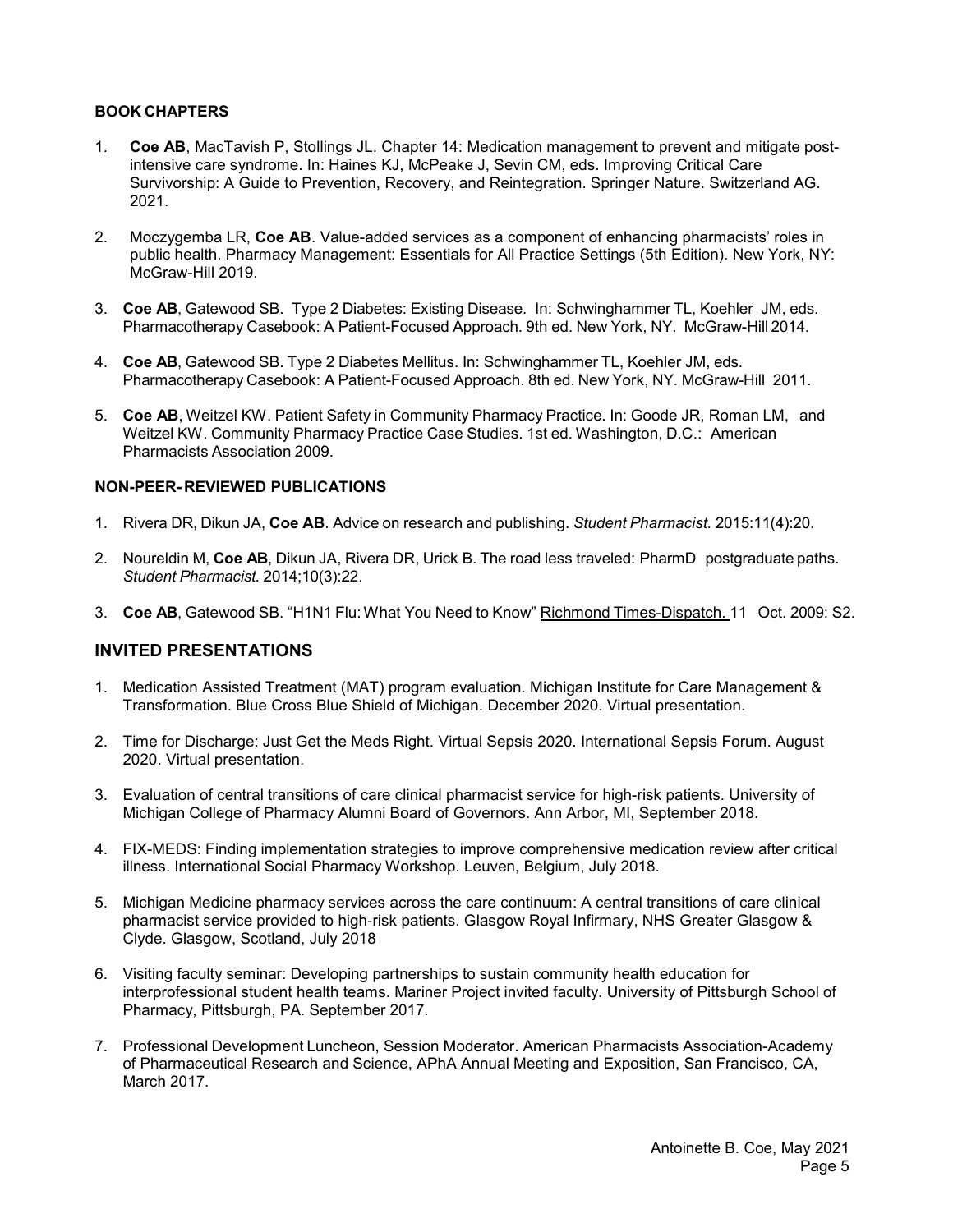- 8. Navigating your Pharmacy Career, Panelist. American Pharmacists Association-Academy of Student Pharmacists Mid-Year Regional Meeting. Richmond, VA, October 2015.
- 9. Landing your Dream Job: Advice on the Job Search, Interview, and Negotiation Process, Session Moderator. American Pharmacists Association-Academy of Pharmaceutical Research and Science Post-Graduate Session, APhA Annual Meeting & Exposition, San Diego, CA, March 2015
- 10. Building Better Bridges: Strategies for Successful Collaboration in Interdisciplinary Research, Session Moderator. American Pharmacists Association-Academy of Pharmaceutical Research and Science Post-Graduate Session, APhA Annual Meeting & Exposition, Orlando, FL, March 2014.
- 11. New Practitioner Network Benefits, Career Panel Moderator. American Pharmacists Association-Academy of Student Pharmacists Mid-Year Regional Meeting. Morgantown, WV, November 2014.
- 12. Board of Trustees Report, New Practitioner Transitions, Presenter. American Pharmacists Association-Academy of Student Pharmacists Mid-Year Regional Meeting. Morgantown, WV, November 2012.
- 13. Muscle Pain, Fever, and Headache, Continuing Education, Presenter. Over-the-counter roundtable discussion for Virginia Pharmacists Association. Virginia Pharmacists Association Mid-Year Conference. Charlottesville, VA, February 2010.

# **PRESENTATIONS(PEER-REVIEWED)**

### *Podium*

- 1. **Coe AB**, Adeoye OA, Pestka D, Snyder ME, Zillich AJ, Farris KB, Farley JF. Characteristics of populations receiving MTM services under Medicare prescription drug benefits. American Pharmacists Association Annual Meeting and Exposition. Seattle, WA. March 2019.
- 2. **Coe AB**, Moczygemba LR, Ogbonna K, Parsons P, Slattum P, Mazmanian P. Semi-structured interviews to identify problems during transitions of care and reasons for emergency department use in communitydwelling older adults. American Pharmacists Association National Meeting and Exposition. Baltimore, MD. March 2016.
- 3. **Coe AB**, Moczygemba LR, Gatewood SBS, Osborn RD Matzke GR, Goode JVR. Medication adherence among behavioral health patients at a Health Care for the Homeless Center. Southern Pharmacy Administration/Western Pharmacoeconomics Conference – Meeting in the Middle. Austin, TX. June 2012.
- 4. **Coe AB**, Gatewood SBS, Moczygemba LR, Goode JVR, Beckner J. The use of the Health Belief Model to assess patient predictors of intent to receive the 2009 H1N1 influenza vaccine. Eastern States Residents and Preceptors Conference. Hershey, PA. April 2010.

### *Workshop*

1. Waters L, Alewine S, Sargent L, **Coe AB**, Weiskittle R, Parsons P. Filling the cracks with coordinated care: Addressing the needs of low-income community dwelling elders. Southern Gerontological Society Annual Meeting. Williamsburg, VA. April 2015.

## *Poster*

- 1. Eze CE#, West BT, Dorsch MP, **Coe AB**, Lester CA, Buis L, Farris KB. mHealth technology use among hypertensive patients: a secondary analysis of HINTS data. American Pharmacists Association Annual Meeting & Exposition. March 2021 - virtual.
- 2. Beeson R, **Coe AB**, Reyes-Gastelum D, Haymart MR, Papaleontiou M. Interfering medications in older adults on thyroid hormone replacement: who is at risk? ENDO 2021. March 2021- virtual.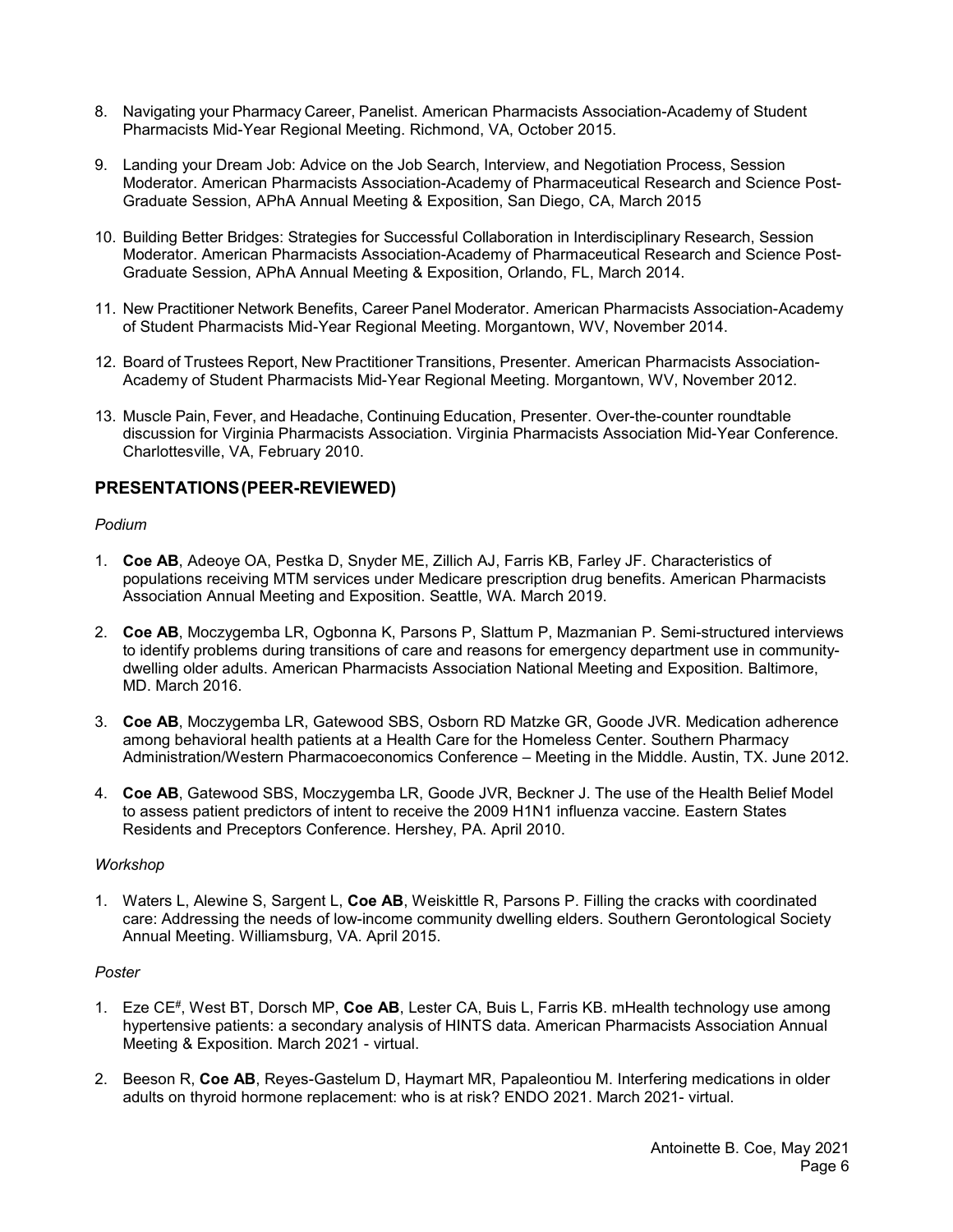- 3. Wysocki C^, Vordenberg SE, Farris KB, **Coe AB.** National estimates of diabetes and diabetes education receipt by housing status in the United States. American Society of Health-System Pharmacists Midyear Clinical Meeting 2020. December 2020 - virtual.
- 4. Waheedi F^, Thompson AN, Kippes KA, McEvoy A, **Coe AB.** Acceptability and feasibility of a pilot interdisciplinary transitions of care clinic. American Society of Health-System Pharmacists Midyear Clinical Meeting 2020. December 2020 - virtual.
- 5. Raneses R^, **Coe AB**, Farris KB, Vordenberg SE. Renters report financial barriers to seeing a healthcare professional. American College of Clinical Pharmacy Virtual Poster Symposium, May 2020.
- 6. **Coe AB**, Vincent BM, Iwashyna TJ. High rates of statin discontinuation and new antipsychotic use after an acute hospital stay vary by hospital. American Pharmacists Association Annual Meeting & Exposition. National Harbor, MD. March 2020.
- 7. Eze C#, Farris KB, Dorsch MP, Coe AB, Lester CA. Electronic health information seeking among hypertensive patients: A secondary analysis of HINTS data. American Pharmacists Association Annual Meeting & Exposition. National Harbor, MD. March 2020.
- 8. Fodera AM^, Sahagian EP^, **Coe AB**, Farris KB, Vordenberg SE. Geographic access of health care services to residents of a low-income apartment complex in Washtenaw County, Michigan. American Society of Health-System Pharmacists Midyear Clinical Meeting & Exposition. Las Vegas, NV December 2019.
- 9. Elder MH\*, **Coe AB**, Lester CA, Thompson AN, Kippes KA. Provider satisfaction with a pharmacist transitions of care service at a large academic medical center. American Society of Health-System Pharmacists Midyear Clinical Meeting & Exposition. Las Vegas, NV December 2019.
- 10. Katz R^, To C^, Farris KB, Vordenberg SE, **Coe AB**. Participation in blood pressure and medication list health events provided by interprofessional health student teams at a low-income housing apartment facility. American Society of Health-System Pharmacists Midyear Clinical Meeting & Exposition. Las Vegas, NV December 2019.
- 11. Hoylman EK\*, Pasternak AL, Ward K, **Coe AB**. Pharmacogenetics in primary care: A survey of providers. American Society of Health-System Pharmacists Midyear Clinical Meeting & Exposition. Las Vegas, NV December 2019.
- 12. Pais K^, Vordenberg SE, **Coe AB**, Dallwig A, Farris KB. Initiating a long-term community partnership to improve health: University of Michigan health profession students and the Ann Arbor Housing Commission. University of Michigan Health Professions Education Day, Ann Arbor, MI. April 2019.
- 13. Farley JF, Pestka D, Zillich AJ, **Coe AB**, Farris K, Adeoye OA, Snyder ME. Nationwide estimates of medication therapy management delivery under the Medicare prescription drug benefit. American Pharmacists Association Annual Meeting & Exposition. Seattle, WA. March 2019.
- 14. Thompson AN, Harbaugh CM, Frydrych LM, Miller BS, **Coe AB**. Exploring barriers to opioid disposal after surgery. American Pharmacists Association Annual Meeting & Exposition. Seattle, WA. March 2019. (encore)
- 15. Cho KH\*, **Coe AB**, Thompson AN, Vonderhaar JM\*, Maryan SR\*, Kippes KA. Pharmacist involvement in an interdisciplinary transitions of care clinic. American Pharmacists Association Annual Meeting & Exposition. Seattle, WA. March 2019.
- 16. **Coe AB**, Aldrich S\*, Kippes KA, Remington TL, Choe HM. Evaluation of a central transitions of care service for patients at high risk for hospital readmission. Association for Clinical and Translational Science, Translational Science 2019. Washington, DC. March 2019. (encore)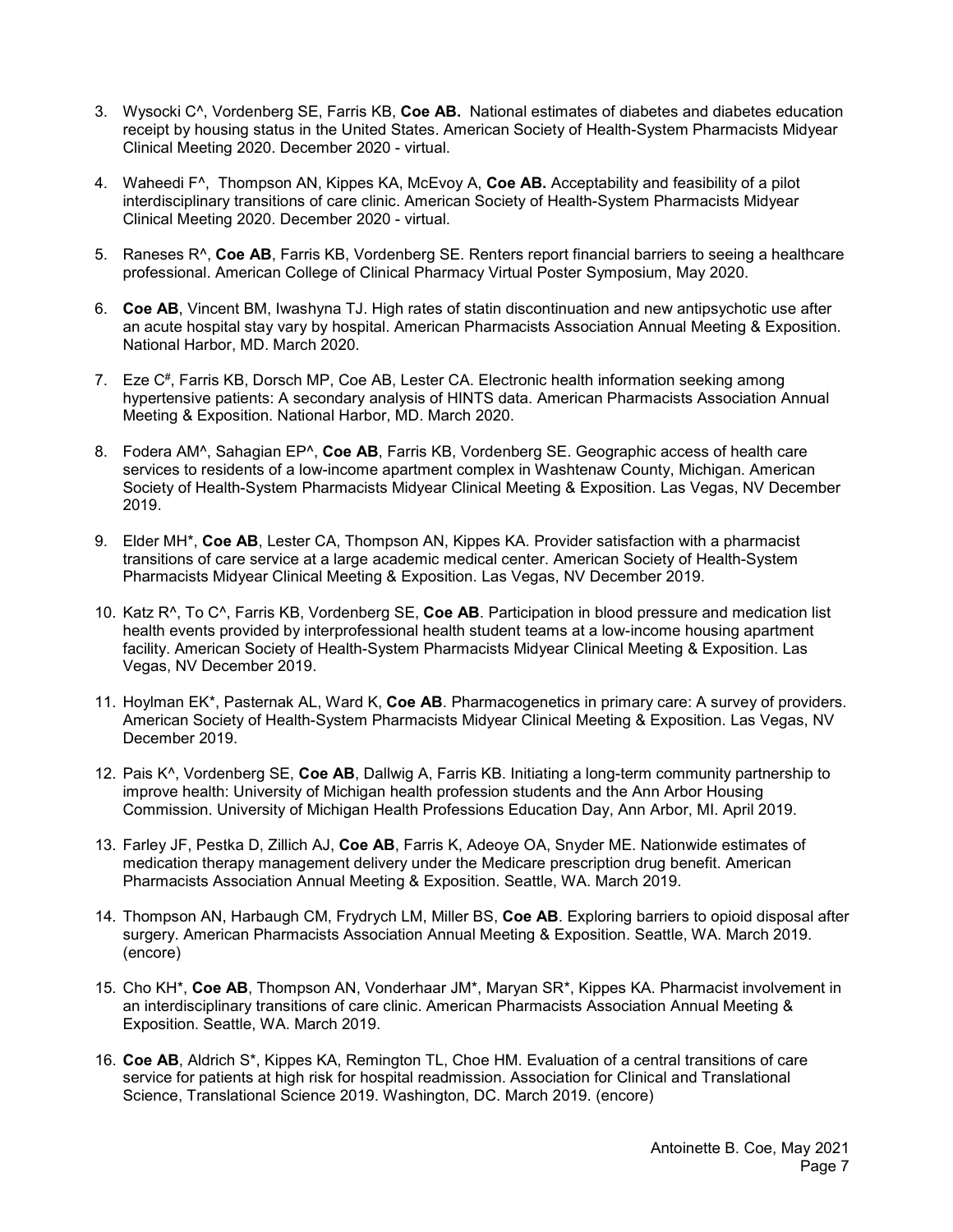- 17. Harbaugh CM, Frydrych LM, **Coe AB**, Thompson AN, Miller BS. Exploring barriers to opioid disposal after surgery. 14th Annual Academic Surgical Congress. Houston, TX. February 2019.
- 18. Thompson AD, **Coe AB**, Sola MA, Adie S, Waheedi F^, Marshall V, Thomas MP, Iwashyna TJ, Prescott HC. Re-initiation of guideline-directed chronic cardiac medications is limited post-discharge among cardiac intensive care survivors. American College of Cardiology 68th Annual Scientific Session, New Orleans, LA. March 2019.
- 19. Sola MA, Thompson AD, **Coe AB**, Marshall V, Thomas MP, Iwashyna TJ, Prescott HC, Konerman MC. Variation in cardiac rehabilitation referrals following cardiac intensive care unit admissions. American College of Cardiology 68th Annual Scientific Session, New Orleans, LA. March 2019.
- 20. Vonderhaar J\*, **Coe AB**, Kippes K. Predictors of readmission for high and highest risk patients. American Society of Health-System Pharmacists Midyear Clinical Meeting & Exposition. Anaheim, CA. December 2018.
- 21. **Coe AB,** Fennelly JE\*, Kippes KA, Remington TL, Choe HM. Evaluation of clinical pharmacist services in a transitions of care program provided to high-risk patients. American Pharmacists Association Annual Meeting & Exposition. Nashville, TN. March 2018.
- 22. **Coe AB**, Bostwick J, Thompson AN. Provider perceptions of pharmacists providing mental health medication-related support in patient-centered medical homes. American Pharmacists Association Annual Meeting & Exposition. Nashville, TN. March 2018.
- 23. Thompson AN, **Coe AB**, Wells T, Holler M, Yoo A, Choe HM. Pharmacist-led chronic care quality team huddles in patient-centered medical home clinics. American Pharmacists Association Annual Meeting & Exposition. Nashville, TN. March 2018.
- 24. Vonderhaar JM\*, **Coe AB**, Remington TL, Kelling SE. Facilitators and barriers to implementing a deprescribing service for older adults with type 2 diabetes. American Pharmacists Association Annual Meeting & Exposition. Nashville, TN. March 2018.
- 25. Aldrich S\*, Kippes KA, **Coe AB**, Remington TL, Choe HM. Evaluation of a pharmacist ambulatory transitions of care service for high risk patients. American Society of Health-System Pharmacists Midyear Clinical Meeting & Exposition. Orlando, FL. December, 2017.
- 26. Caniff K^, Kippes KA, **Coe AB**, Remington TL, Choe HM. Assessing pharmacist impact within the University of Michigan Health System (UMHS) LACE initiative. American Society of Health-System Pharmacists Midyear Clinical Meeting & Exposition. Orlando, FL. December, 2017.
- 27. Schumacher L^\*, Dorsch M, **Coe AB**. Factors that influence patient acceptance of clinical pharmacy services: A nationwide survey. American Society of Health-System Pharmacists Midyear Clinical Meeting & Exposition. Orlando, FL. December, 2017.
- 28. Vonderhaar JM\*, **Coe AB**, Remington TL, Kelling SE. Facilitators and barriers to implementing a deprescribing service for older adults with type 2 diabetes. American Society of Health-System Pharmacists Midyear Clinical Meeting & Exposition. Orlando, FL. December, 2017.
- 29. Fennelly JE\*, Kippes K, **Coe AB**, Remington T, Choe HM. Evaluation of clinical pharmacist services in a transitions of care program provided to high-risk patients. American Society of Health-System Pharmacists Midyear Clinical Meeting & Exposition. Las Vegas, NV. December, 2016.
- 30. **Coe AB**, Moczygemba LR, Parsons PL, Ogbonna KC. Student attitudes towards interprofessional teambased learning within an innovative practice model. American Geriatrics Society Annual Scientific Meeting. National Harbor, MD. May 2015.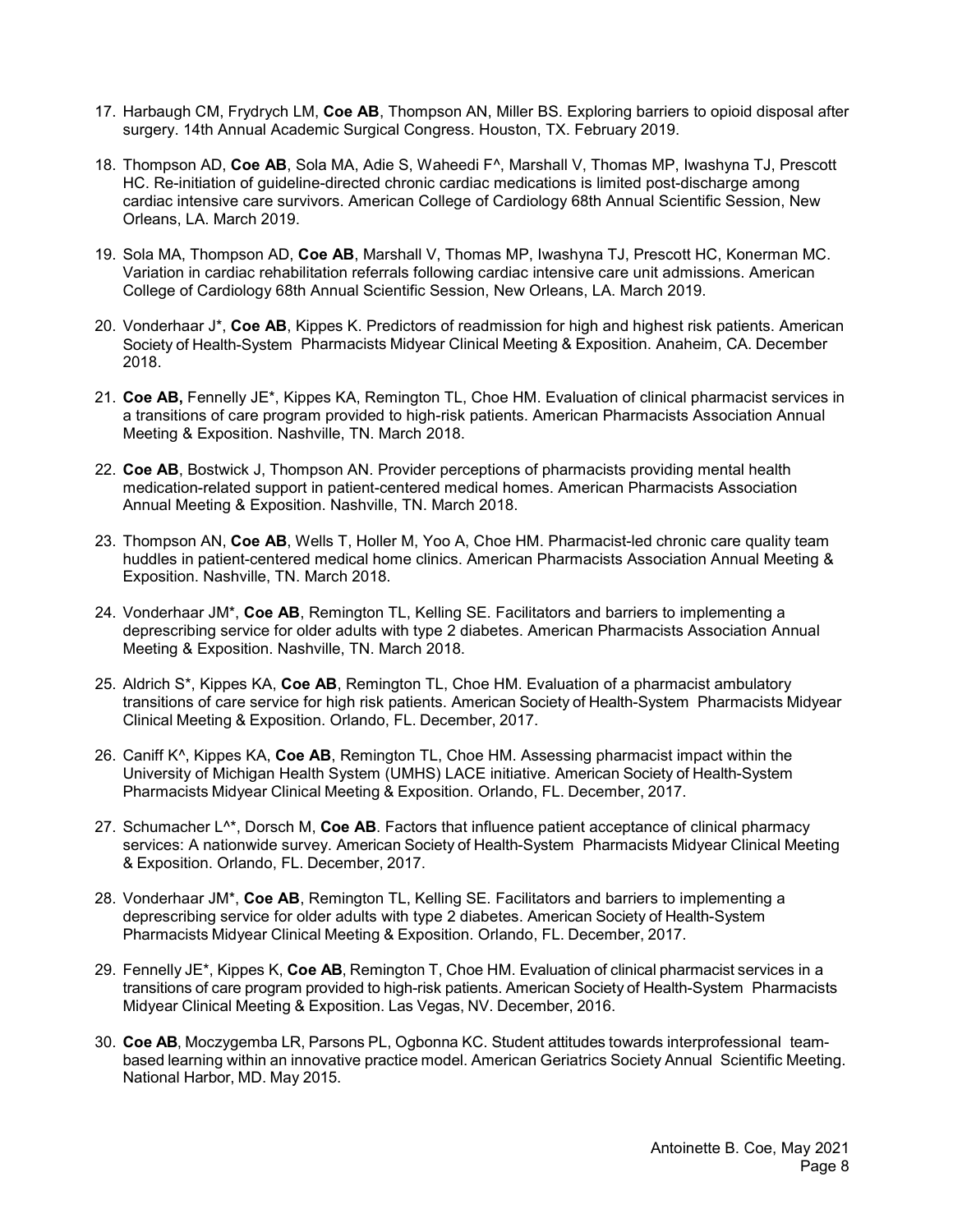- 31. Alewine SC, **Coe AB**, Parsons PL, Pohoresky EL, Parpart CF, Ogbonna KC, Hamidi A. Readiness for interprofessional learning in the innovative community-based Richmond Health and Wellness Program (RHWP) for community dwelling older adults. Gerontological Society of America Annual Scientific Meeting.Washington, DC. November 2014.
- 32. **Coe AB**, Moczygemba LR, Parsons PL, Ogbonna KC, Slattum PW, Mazmanian PE. Identifying problems during transitions of care and reasons for emergency department utilization in community dwelling older adults. All Together Better Health VII Conference. Pittsburgh, PA. June 2014.
- 33. Moczygemba LR, **Coe AB**, Mazmanian PE, Feldman M. The Use of the Structure-Process-Outcome Model to Evaluate the Richmond Health and Wellness Program. All Together Better Health VII Conference. Pittsburgh, PA. June 2014.
- 34. Feldman M, Moczygemba LR, **Coe AB**. Care coordination: What does it really look like? All Together Better Health VII Conference. Pittsburgh, PA. June 2014.
- 35. Parsons PL, Slattum PW, Feldman M, Ogbonna KC, **Coe AB**. The Richmond Health and Wellness Program (RHWP): Strategies for successful community-based interprofessional care. All Together Better Health VII Conference. Pittsburgh, PA. June 2014.
- 36. Airington RK, Waters L, Mazmanian P, Allen DW, **Coe AB**, Slattum PW, Parsons PL. Evaluating the financial sustainability of the Richmond Health and Wellness Program. All Together Better Health VII Conference. Pittsburgh, PA. June 2014.
- 37. **Coe AB**, Feldman M, Dow A, Mazmanian PE. Assessing how medical students' attitudes affect patient safety behaviors. American Association of Medical Colleges, Research in Medical Education (AAMC RIME) Conference. Philadelphia, PA. November 2013.
- 38. **Coe AB**, Moczygemba LR, Harpe SE, Gatewood SBS. Homeless patients' use of urban emergency departments in the United States. International Society of Pharmacoeconomics & Outcomes Research Annual International Meeting. New Orleans, LA. May 2013.
- 39. **Coe AB**, Gatewood SBS, Moczygemba LR, Goode JVR, Beckner J. The use of the Health Belief Model to assess patient predictors of intent to receive the 2009 H1N1 influenza vaccine. American Pharmacists Association (APhA) Annual Meeting & Exposition. Seattle, WA. March 2011. **\****Awarded APhA-Academy of Pharmacy Practice and Management Presentation Merit Award*
- 40. **Coe AB**, Gatewood SBS, Moczygemba LR, Goode JVR, Beckner J. The use of the Health Belief Model to assess patient predictors of intent to receive the 2009 H1N1 influenza vaccine. American Pharmacists Association Annual Meeting & Exposition. Washington, DC. March 2010.
- 41. **Coe AB**, Goode JVR, Mott DA,Whitaker AL, Gatewood SBS, Stevens JT. Assessment of patient perceptions of medication use problems and pharmacists providing medication therapy management (MTM) services. American Pharmacists Association Annual Meeting & Exposition. San Antonio, TX. April 2009.
- 42. **Coe AB**, Goode JVR, Mott DA. Patient perceptions of the role of pharmacists in addressing medication use problems. American Pharmacists Association Annual Meeting & Exposition. San Diego, CA. April 2008.

\*Michigan Medicine Pharmacy Resident, #University of Michigan College of Pharmacy PhD student at time of preparation, ^University of Michigan College of Pharmacy PharmD student at time of preparation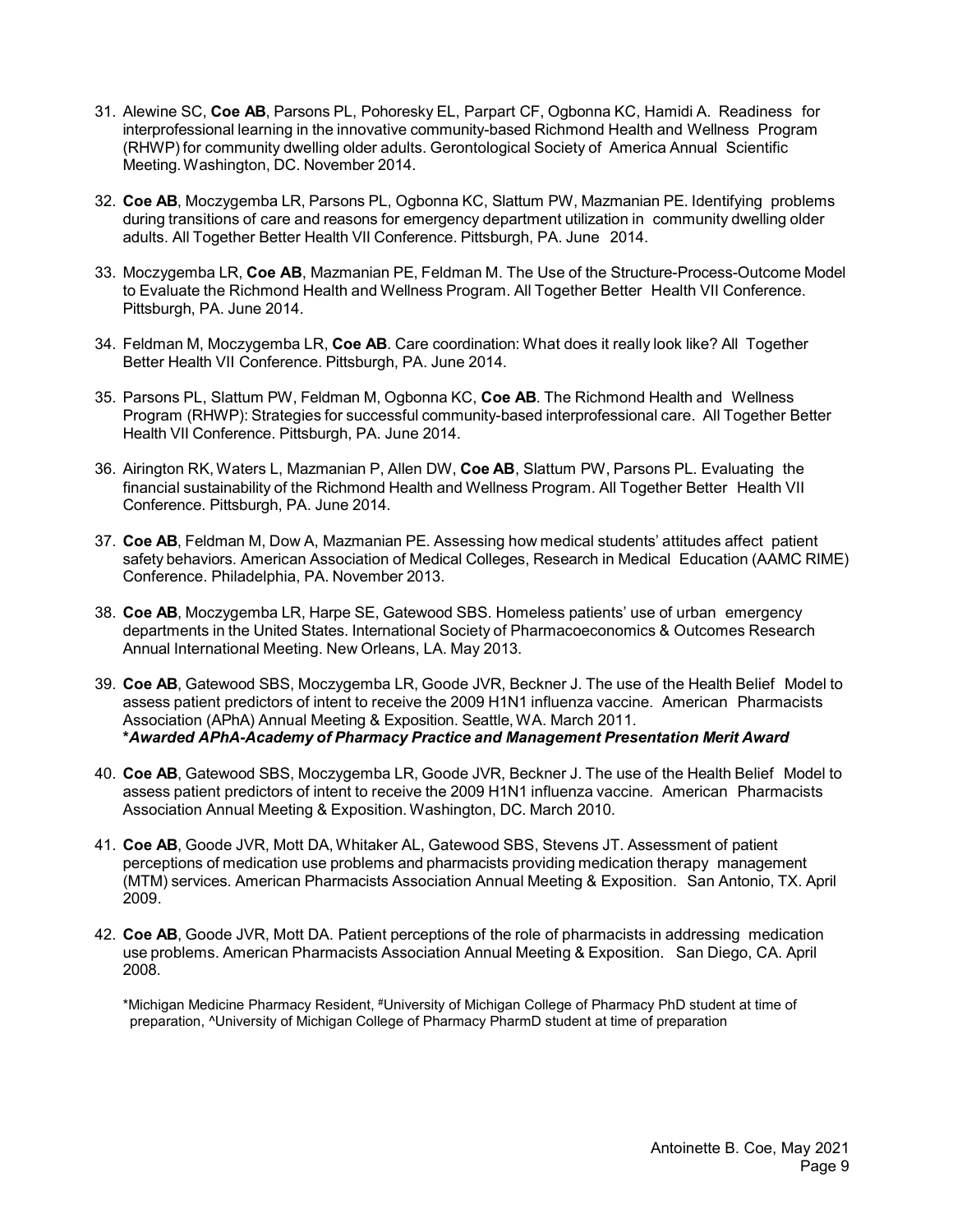# **RESEARCH SUPPORT**

# **Active**

**NIH NIA K08 AG071856** (PI: Coe)

Title: Improving Medication Use and Outcomes in Older Adults with Dementia after Hospitalization: Effectiveness of Medicare Programs

Coe AB, Bynum JPW (Primary Mentor), Farris KB (Co-Mentor)

Objectives: The research objectives are to: 1) Identify predictors of inappropriate neurocognitive medication use in older adults with ADRD after hospitalization, 2) Examine the use of medication reviews among older adults who have been hospitalized and assess factors associated with their use, and 3) Test the effectiveness of comprehensive medication reviews and transitional care management on outcomes in older adults with ADRD after hospitalization.

Role: Mentored PI

Period: 4/1/2021-3/31/2025

## **NIH NIA P01 AG027296** (PI: Mor)

Brown University Subcontract to UM

Title: Alzheimer's Disease and Related Disorders Treatment and Outcomes in America: Changing Policies and Systems

Objectives: This program project proposal seeks to understand how the high-need ADRD patients at various stages of disease progression fare under alternative payment and regulatory structures. The project proposes to study the effects of Medicare policy changes on the care and outcomes experienced by persons with ADRD who interface with home health, skilled nursing, and long-term nursing home care. The four projects and three cores all focus on the effects of national Medicare payment and quality regulation policies on the outcomes experienced by persons with ADRD.

Role: Co-Investigator, Project 4 Period: 5/1/2021-5/31/2023

## **NIH NIA P30 AG066582** (PI: Bynum)

Center to Accelerate Population Research in Alzheimer's (CAPRA) – Pilot Grant

Pilot Title: Impact of Medicare Part D medication therapy management programs on medication use in older adults with AD/ADRD: Are there disparities by race and gender?

Objectives: The major goal of this project is to examine Medicare Part D medication therapy management eligibility and comprehensive medication review (CMR) receipt in older adults with AD/ADRD, quantify disparities by race and gender; and identify the impact of a CMR receipt on medication use. Role: Pilot grant PI

Period: 8/1/2020-6/30/2021

## **Region VII Area Agency on Aging** (PI: Coe)

Title: Evaluation of the Region VII Area Agency on Aging Community Care Transition Initiative Program Coe AB, Farris KB

Objectives: This program evaluation of a community-based care transition program will assess process measures (number of clients identified, visits completed), primary care provider follow-up completion, and 30 day hospital readmissions in participants.

Role: PI Period: 6/1/2020-5/31/2021

## **MCubed 3.0** (PI: Coe)

Title: Strategies to Improve Medication Use in Post-ICU Survivors Coe AB, Farris KB, Iwashyna TJ Objectives: To assess medication problems after discharge and strategies to improve transitions of care in post-ICU survivors. Role: Co-I Period: 3/15/2019-12/31/2021

## **IP-X Diamond Award** (PI: Mohammad)

Title: Post Intensive Care Unit (ICU) Longitudinal Survivor Experience [PULSE] Clinic: Evaluation of an interprofessional approach to providing care to intensive care unit survivors and caregivers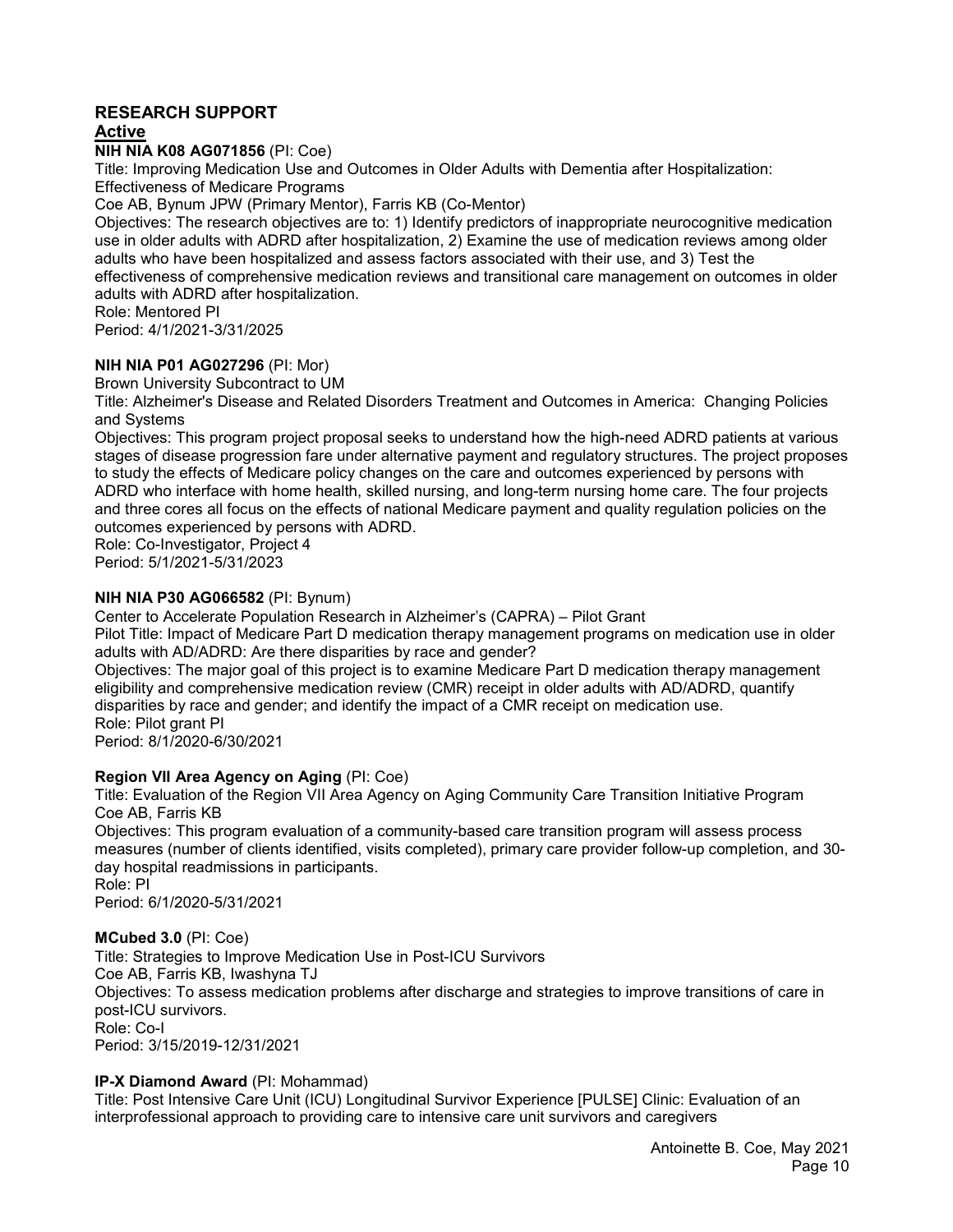Mohammad RA, Costa DK, McSparron J, Pitcher M, Haezebrouck E, Coe AB, Thompson AN, Iwashyna TJ, Prescott H

Objectives: The objectives of this project are to measure and characterize medication-related problems (MRPs) 6-months post-discharge in ICU survivors followed in PULSE clinic versus matched historical controls, measure and characterize changes in physical function, depression, anxiety and cognition, and activities of daily living 6-months post-discharge in PULSE patients, estimate cost avoidance of preventable adverse drug events (ADEs) associated with MRPs and interventions identified in PULSE patients, and identify patient and caregiver oriented goals of care in PULSE patients. Role: Co-I

Period: 2/28/2019-12/31/2021

### **Ginsberg Center Community Engagement Grant for Interprofessional Education** (PI: Vordenberg)

Title: Expansion of an academic-community partnership: Ann Arbor Housing Commission and the University of Michigan

Vordenberg SE, Coe AB, Farris KB, Dallwig AL, Khang EM, Hall J, Martin K, Dalton R Objectives: The goal of this project is to expand an existing interprofessional health promotion clinic and academic-community partnership to another housing site. Role: Co-I

Period: 5/30/2019-5/31/2021

## **Completed**

### **Blue Cross Blue Shield of Michigan** (Program Director: Choe)

Title: Michigan Institute for Care Management Transformation (MICMT)

Objectives: MICMT will work with Physician Organizations to expand the provider delivered care management model within outpatient primary and specialty care clinics to improve quality of care and decrease the cost of care for Michigan residents. MICMT will convene thought leaders, care managers, and physician organization leaders to support collaboration and best practices, support the development and implementation of best-practice care management strategies, develop and maintain a library of training materials and opportunities to support care management, and align efforts along a set a success quality and utilization metrics, and provide evaluation of those metrics at the physician organization and state level. Role: Evaluation Coordinator

Period: 9/01/2019 – 4/01/2021

### **Michigan Institute for Clinical and Translational Research (MICHR) KL2** (PI: Coe) **KL2TR002241/UL1TR002240**

Title: Part D Comprehensive Medication Reviews: Who gets them and who benefits? Coe AB, Farris KB (Primary Mentor), Iwashyna TJ (Mentor)

Objectives: The objectives are to: 1) Quantify disparities in uptake of Medicare Part D Comprehensive Medication Reviews (CMR) among eligible older adults using national data sources (HRS survey and CMS Parts A, B, and D data) and 2) Identify heterogeneity in CMR benefit by comparing CMS eligibility criteria to other evidence-based subgroups.

Role: PI

Period: 6/1/17-2/29/2020

## **Blue Cross Blue Shield of Michigan** (Program Director: Choe)

Title: Michigan Pharmacists Transforming Care and Quality (MPTCQ)

Objectives: MPTCQ focused on the integration of clinical pharmacists into primary care settings to improve patient care and outcomes. This included building a consortium, implementing an innovative practice model, evaluating performance on quality and process measures, and expanding pharmacy services. Role: Evaluation Specialist Period: 9/01/2018-8/31/2019

## **Ginsberg Center Community Engagement Grant for Interprofessional Education** (PI: Vordenberg)

Title: Developing a mutually-beneficial partnership with Ann Arbor Housing Commission to improve community health and sustain community health education for interprofessional student health teams Kelling SE, Coe AB, Farris KB, Dallwig AL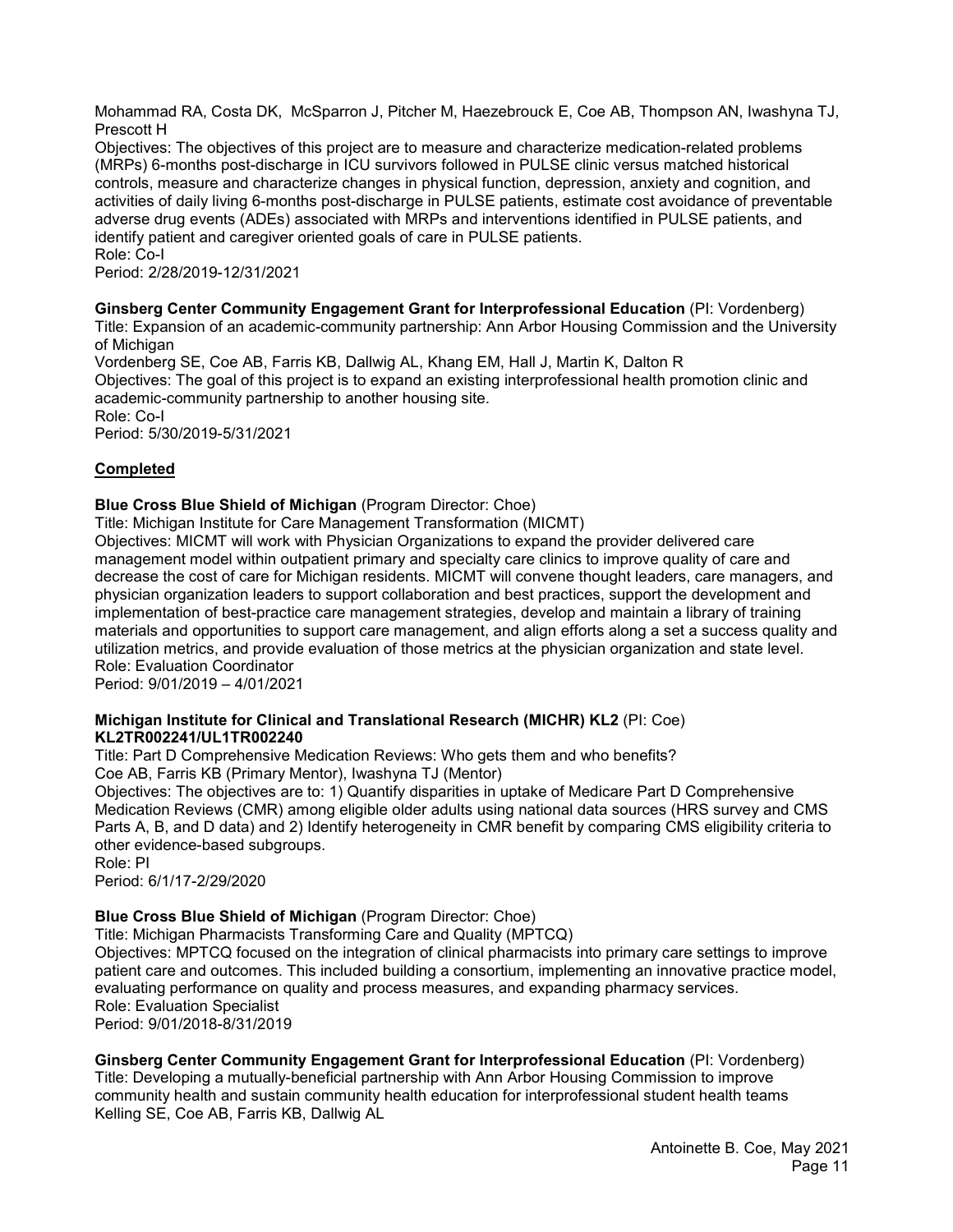Role: Co-I Period: 4/01/18-5/01/2019

#### **American Foundation for Pharmaceutical Education Pre-Doctoral Fellowship in Pharmaceutical Science** (PI: Coe)

Title: Identifying problems during transitions of care and reasons for emergency department utilization in community-dwelling older adults Role: Pre-doctoral Fellow

Period: 2013-2014, 2014-2015 (competitive renewal)

# **APhA Foundation Incentive Grant for Pharmacist Innovation in Immunization Practices** (PI: Coe)

Title: The use of the Health Belief Model to assess patient predictors of intent to receive the 2009 H1N1 influenza vaccine Role: PI

Period: 2009 - 2010

# **AWARDS AND RECOGNITION**

| 2019<br>2019 | Journal of the American Geriatrics Society Junior Reviewer Program<br>Health Disparities Research Institute Scholar, National Institute on Minority Health<br>and Health Disparities, National Institutes of Health |
|--------------|---------------------------------------------------------------------------------------------------------------------------------------------------------------------------------------------------------------------|
| 2017         | <b>Mariner Project Participant</b>                                                                                                                                                                                  |
| 2015         | Phi Kappa Phi, Academic Honor Society                                                                                                                                                                               |
| 2015         | Victor A. Yanchick Award, VCU School of Pharmacy                                                                                                                                                                    |
| 2013         | Distinguished Young Pharmacist Award, Pharmacist Mutual and Virginia Pharmacists<br>Association                                                                                                                     |
| 2013         | Distinguished Service Award, ISPOR Student Network                                                                                                                                                                  |
| 2013         | VCU Alumni Award, VCU APhA-ASP                                                                                                                                                                                      |
| 2013         | Alpha Epsilon Lambda, Graduate Student Academic & Leadership Honor Society                                                                                                                                          |
| 2012         | Golden Key International Honor Society                                                                                                                                                                              |
| 2011         | Contributed Research Presentation Merit Award, APhA-APPM                                                                                                                                                            |
| 2010         | VCU Alumni Award, VCU APhA-ASP                                                                                                                                                                                      |
| 2009         | Community Pharmacy Practice Achievement Award, VCU School of Pharmacy                                                                                                                                               |
| 2008         | Phi Lambda Sigma, Beta Nu Chapter, Pharmacy Leadership Honor Society                                                                                                                                                |
| 2008         | Rho Chi, Lambda Chapter, Pharmacy Academic Honor Society                                                                                                                                                            |

# **MENTORING**

## **University of Michigan College of Pharmacy**

## **Clinical Pharmacy Translational Sciences PhD Students**

| 2020 - Present | Marissa Elliot, MPH (primary advisor, research rotation)                           |
|----------------|------------------------------------------------------------------------------------|
| 2019 - Present | Amna Rizvi-Toner, PharmD, MPH (dissertation committee co-chair, research rotation) |
| 2018 - Present | Chinwe Eze. PharmD. MS (dissertation committee co-chair, research rotation)        |

## **PharmD Investigation Students**

| 2021 - Present | Ronisha Kidd (primary mentor)                                |
|----------------|--------------------------------------------------------------|
| 2020 - Present | Paige Bott, Andy Ross (primary mentor)                       |
| 2019 - Present | Melanie Wong, Bethany Kuenzer (primary mentor)               |
| 2018 - 2021    | Stephen Vallely, Caitlin Wysocki (primary mentor)            |
|                | Elani Sanders, Grace Hohn, Fatima Waheedi (secondary mentor) |
| 2017 - 2020    | Catherine To, Brendan Clifford (primary mentor)              |
|                | Mabel Wong, Alex Smith (secondary mentor)                    |
| 2016 - 2018    | Kaylee Candiff, Eliz Wang (primary mentor)                   |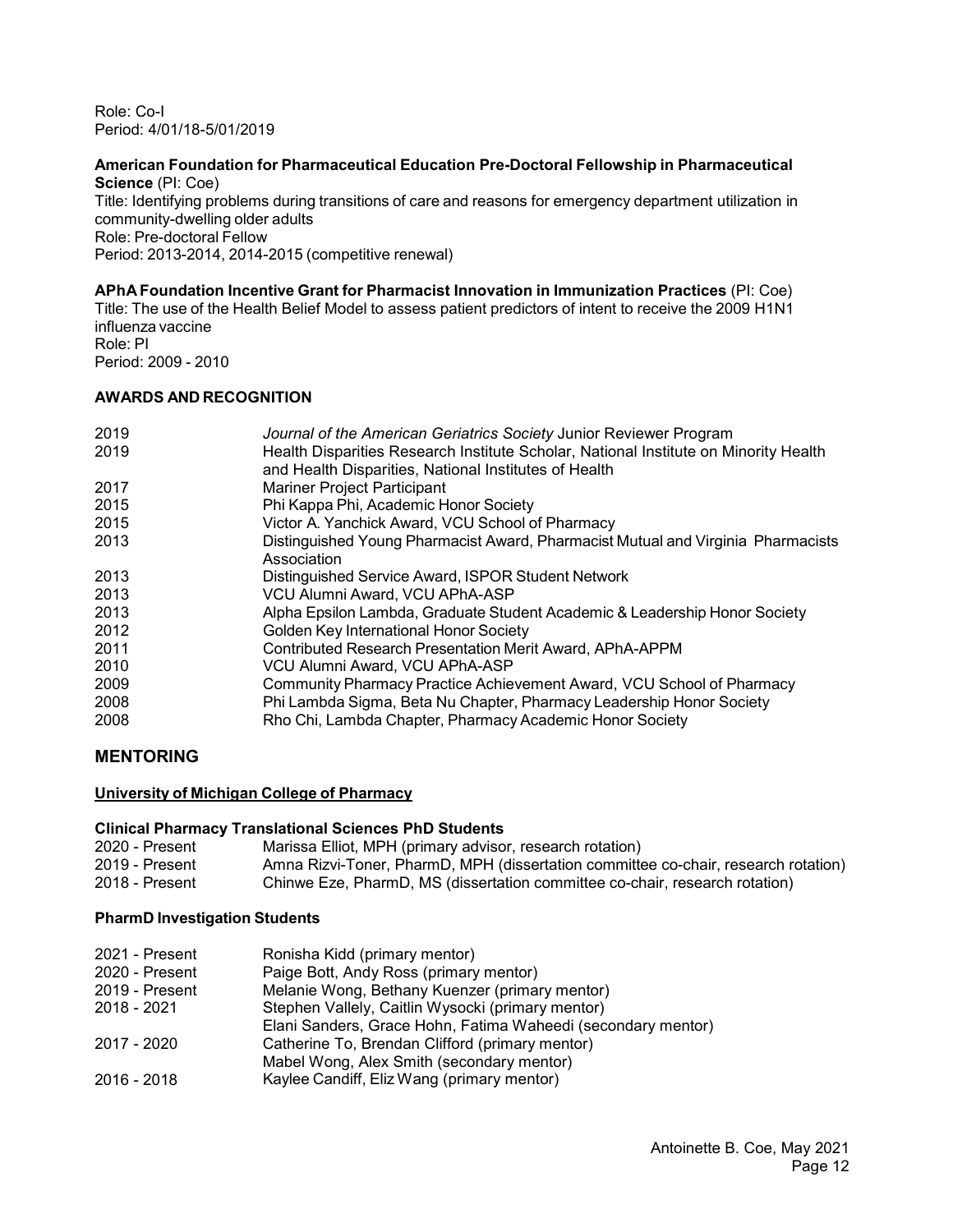# **Independent Study Research Elective**

| 2020        | Aaron Johnson, Thao Tran, Kaitlyn Williams, Lauren Rechenbach-Chapman, |
|-------------|------------------------------------------------------------------------|
|             | Rachel Hay, Ibtihal Makki                                              |
| 2018 - 2019 | Fatima Waheedi                                                         |

# **Michigan Medicine Residents**

| 2019 - 2020 | Emily Johengen, PharmD, PGY2 Ambulatory Care             |
|-------------|----------------------------------------------------------|
| 2019 - 2020 | Mary Jo Elder, PharmD, PGY1 Community Care               |
| 2018 - 2019 | Jacqueline Vonderhaar, PharmD, MBA, PGY2 Ambulatory Care |
| 2017 - 2018 | Sarah Aldrich, PharmD, PGY2 Ambulatory Care              |
| 2017 - 2018 | Jacqueline Vonderhaar, PharmD, MBA, PGY1 Community Care  |
| 2016 - 2017 | Jessica Fennelly, PharmD, PGY2 Ambulatory Care           |

# **TEACHING**

# **University of Michigan**

| <b>PhD Students</b><br>Winter 2021 | <b>CPTS 802: Research Grant Proposal II</b><br>Course Co-Coordinator                                                                                                                                                                                                                                                                                                                                                                                                                                                                             |  |  |  |
|------------------------------------|--------------------------------------------------------------------------------------------------------------------------------------------------------------------------------------------------------------------------------------------------------------------------------------------------------------------------------------------------------------------------------------------------------------------------------------------------------------------------------------------------------------------------------------------------|--|--|--|
| <b>Fall 2020</b>                   | <b>CPTS 830: Health Services Research</b><br>Theory, Research, and Practice in Health Behavior and the Ecological Model<br>Key Concepts in Quantitative and Qualitative Research and the Health Belief Model<br>Community Engagement and Community-Based Participatory Research<br>Implementation, Dissemination and Diffusion of Innovations, Data Collection<br>Implementation Science Frameworks - Consolidated Framework for Implementation<br>Research, Measurement and Data Quality, Developing and Testing Self-Reported<br><b>Scales</b> |  |  |  |
| Winter 2020                        | <b>CPTS 850: Clinical Pharmacy Graduate Seminar</b><br><b>Course Coordinator</b>                                                                                                                                                                                                                                                                                                                                                                                                                                                                 |  |  |  |
| <b>Fall 2018</b>                   | <b>CPTS 830: Health Services Research</b><br>Course Co-Coordinator. Patient Safety: Medication-Related Problems and Strategies<br>to Improve Medication Use, Disparities in Access to Medications and Insurance,<br><b>Types of Pharmacies</b>                                                                                                                                                                                                                                                                                                   |  |  |  |
| <b>PharmD Students</b>             |                                                                                                                                                                                                                                                                                                                                                                                                                                                                                                                                                  |  |  |  |
| Winter 2021                        | P516: Pharmacy and the US Healthcare System<br><b>Course Co-Coordinator</b><br>Healthcare Quality, Patient Safety, Long-term Care, Community Pharmacy Panel<br>Moderator                                                                                                                                                                                                                                                                                                                                                                         |  |  |  |
| Winter 2018                        | Public Health, Commercial Payors / Pharmacy Benefit Management,<br>Medicare                                                                                                                                                                                                                                                                                                                                                                                                                                                                      |  |  |  |
| Winter 2020                        | <b>Non-traditional APPE: COVID-19</b><br>Students: Valerie Bolterman, Justin Giang, Randy Katz, Jack Luckas, Catherine To                                                                                                                                                                                                                                                                                                                                                                                                                        |  |  |  |
| Fall 2018 - 2021                   | P506: Patient Care and Communication<br>Empathy and Listening, Medication History I, Medication History II - Sensitive Topics,<br>Health Literacy. Standardized Patient Interaction Labs: Empathy and Listening,<br>Medication History. Peer Medication History Lab.                                                                                                                                                                                                                                                                             |  |  |  |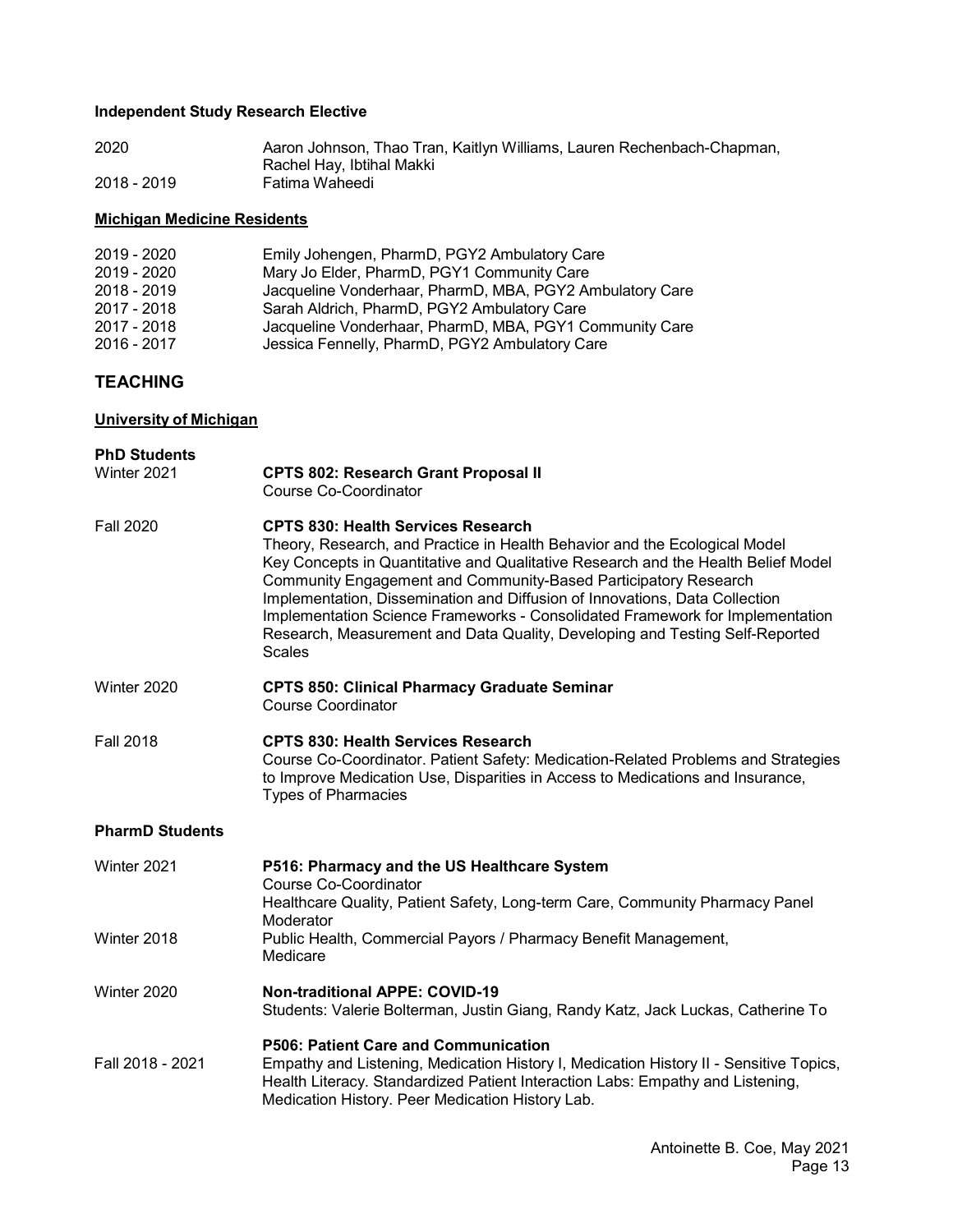| P202: Exploring Careers in Pharmaceutical Sciences and Healthcare |
|-------------------------------------------------------------------|
|                                                                   |

### **Michigan Medicine Pharmacy Residents Research Discussion Series**

| <b>Fall 2017</b> | <b>Study Designs, Facilitated group discussions</b> |  |  |
|------------------|-----------------------------------------------------|--|--|
|                  |                                                     |  |  |

### **IHPI Clinician Scholars Program, Masters in Health and Health Care Research Students**

Summer 2017 - 2020 **Introduction to Stata I, II**

**Virginia Commonwealth University School of Pharmacy**

## **Graduate Students**

| Oct. 2013 - 2015 | <b>PHAR 637: Introduction to Research Methods</b>                     |
|------------------|-----------------------------------------------------------------------|
|                  | Introduction to Research Design, Internal Validity, External Validity |
|                  | Experimental Research Designs                                         |

### **PharmD Students**

- Feb. 2011 2015 **PHAR 623: Patient Medication Safety** Coping with a Medication Error
- Oct. 2012 2014 **PHAR 545: US Health Care Systems**  Health Disparities
- Feb. 2010 **PHAR 748: Self-Medication Awareness and Community Health** Treatment of Insomnia, Drowsiness, and Fatigue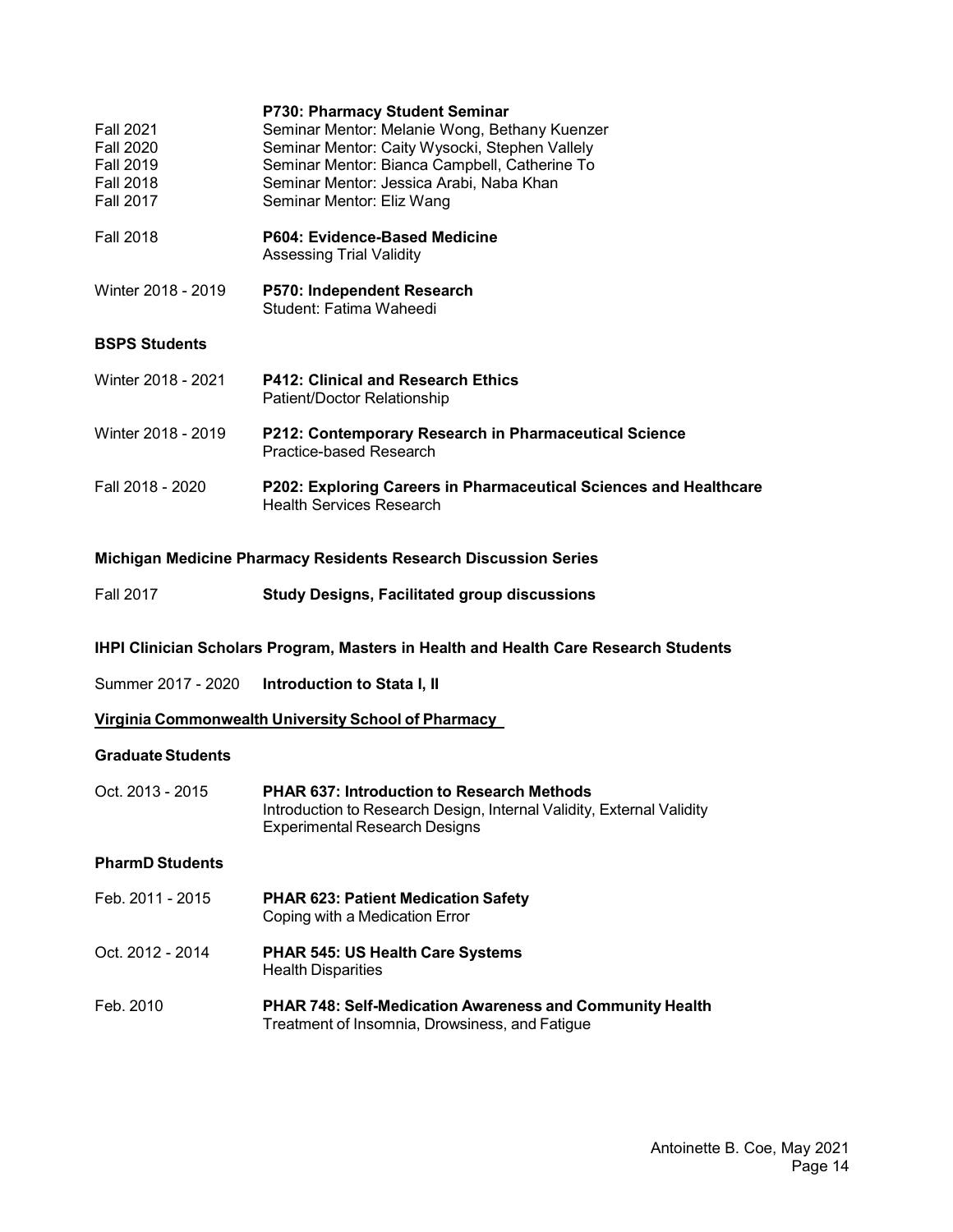### **PROFESSIONAL MEMBERSHIPS**

| <b>American Geriatrics Society (AGS)</b>                                  |
|---------------------------------------------------------------------------|
| Gerontological Society of America (GSA)                                   |
| Pharmacy Quality Alliance (PQA)                                           |
| Society of Critical Care Medicine (SCCM)                                  |
| Academy Health                                                            |
| American College of Clinical Pharmacy (ACCP)                              |
| American Association of Colleges of Pharmacy (AACP)                       |
| American Pharmacists Association (APhA)                                   |
| International Society for Pharmacoeconomics and Outcomes Research (ISPOR) |
| Virginia Pharmacists Association (VPhA)                                   |
|                                                                           |

## **LEADERSHIP AND SERVICE ACTIVITIES**

### **University of Michigan Institute for Healthcare Policy and Innovation (IHPI)**

| 2020 - Present | <b>IHPI Early Career Faculty Advisory Council Member</b> |  |
|----------------|----------------------------------------------------------|--|
|                |                                                          |  |

### **University of Michigan College of Pharmacy**

| 2021           | Clinical Pharmacy Tenure-Track Faculty Appointment Committee, Chair          |
|----------------|------------------------------------------------------------------------------|
| 2020           | Clinical Pharmacy Tenure-Track Faculty Search Committee, Chair               |
| 2019 - Present | <b>Faculty Development Committee</b>                                         |
| 2018 - Present | College of Pharmacy Building Planning Workgroup                              |
| 2017 - Present | <b>Clinical Pharmacy Translational Science PhD Admissions Committee</b>      |
| 2017 - Present | <b>Pharmacy Phamily Mentor</b>                                               |
| 2017 - Present | Curriculum Committee for Clinical Pharmacy Translational Science PhD program |
| 2017           | <b>Clinical Pharmacy Tenure-Track Faculty Search Committee</b>               |
| 2016 - Present | Clinical Pharmacy Strategic Research Planning Committee                      |
|                |                                                                              |

### **Department of Veterans Affairs Geriatrics and Gerontology Advisory Committee (GGAC), Ann Arbor**

| 2019 - Present | Geriatric Research Education and Clinical Center (GRECC) Advisory Subcommittee |
|----------------|--------------------------------------------------------------------------------|
|                | (GAS), Voting member                                                           |

### *Pharmacy Practice*

| 2020 - 2022 | Editorial Board Member, International Pharmacy Journal |  |
|-------------|--------------------------------------------------------|--|
|-------------|--------------------------------------------------------|--|

### **American Pharmacists Association - Academy of Pharmaceutical Research and Science (APhA-APRS)**

| 2021-2022   | Joint Policy Standing Committee                                                                                   |
|-------------|-------------------------------------------------------------------------------------------------------------------|
| 2019        | <b>Best Contributed Paper Judge</b>                                                                               |
| 2016        | Chair, Professional Development Luncheon Planning Committee                                                       |
| 2013 - 2015 | Executive Board                                                                                                   |
| 2010 - 2015 | Postgraduate Advisory Committee: Postgraduate Officer, 2013 - 2015,<br>Member, 2010 - 2015, Delegate, 2011 - 2015 |

## **American Association of Colleges of Pharmacy (AACP)**

2020 - Present Geriatrics PRN Scholarship Committee

### **Society of Critical Care Medicine**

| 2019 - 2020 | Thrive Post-ICU Clinic Standing Committee |
|-------------|-------------------------------------------|
| 2018 - 2019 | Thrive Post-ICU Task Force                |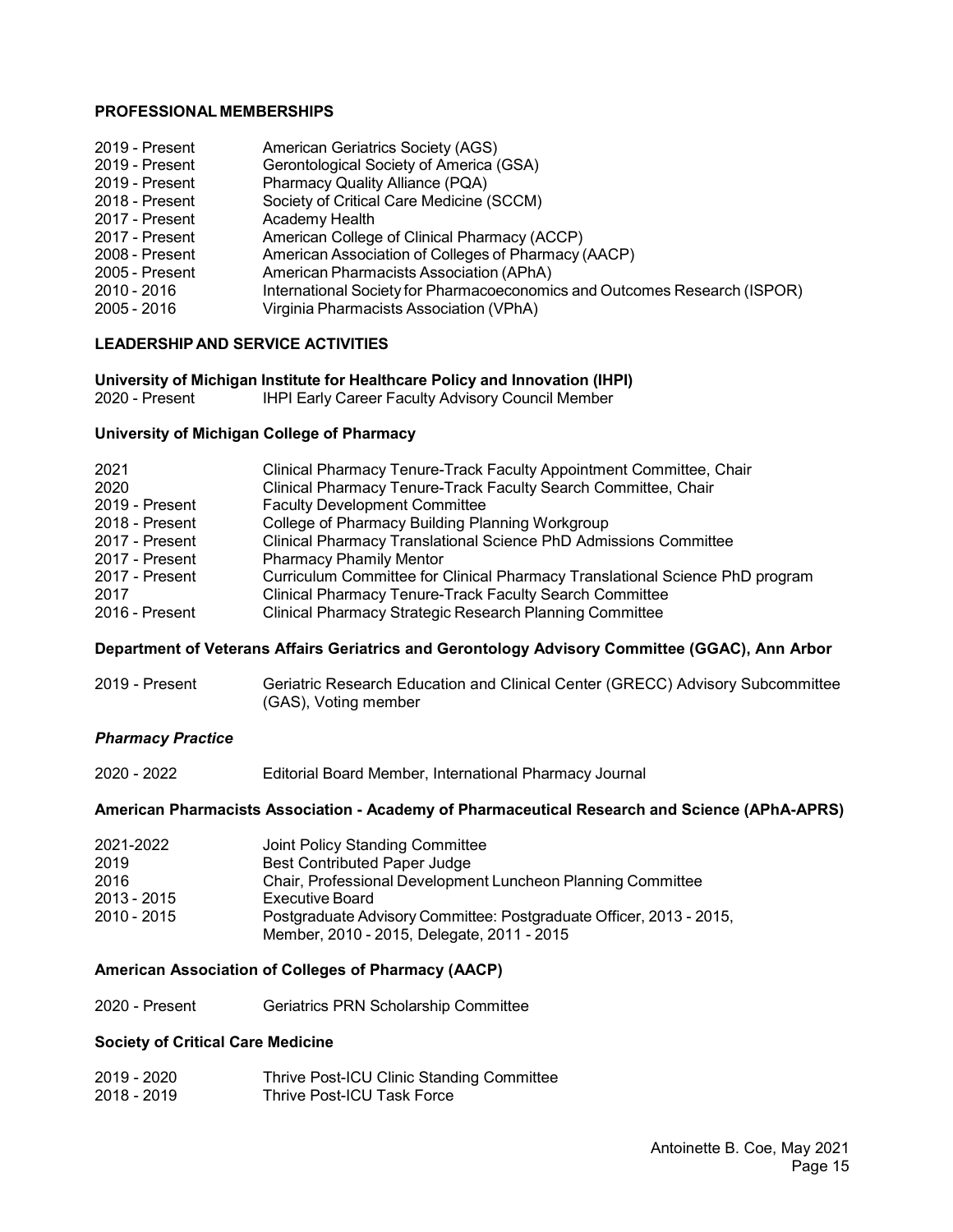### **Critical + Acute Illness Recovery Organization (CAIRO)**

2019 - 2021 Member, Post-ICU Clinic Collaborative

### **American College of Clinical Pharmacy (ACCP)**

| 2017 - Present | <b>Geriatrics PRN Education Committee</b>  |
|----------------|--------------------------------------------|
| 2017 - Present | Health Outcomes PRN Travel Award Committee |

### *Pharmacy*

| 2016 - 2017 | Guest editor, Pharmacy special issue: Pharmacists' roles in improving medication use |
|-------------|--------------------------------------------------------------------------------------|
|             | and health outcomes among older adults                                               |

### **Virginia Commonwealth University**

| 2009 - 2015 | VCU School of Pharmacy Admissions Committee                           |
|-------------|-----------------------------------------------------------------------|
| 2014 - 2015 | Membership Chair, Alpha Epsilon Lambda, Alpha Phi VCU Chapter         |
| 2009 - 2014 | New Practitioner Mentor, VCU APhA-ASP                                 |
| 2012 - 2013 | Vice-President, Graduate Student Association, VCU School of Pharmacy  |
| 2012 - 2013 | President, ISPOR VCU Graduate Student Chapter                         |
| 2012 - 2013 | VCU School of Pharmacy Promotion and Tenure Committee, Student Member |
| 2011 - 2013 | <b>VCU School of Pharmacy Diversity Committee</b>                     |
| 2011 - 2012 | Vice-President/President-Elect, ISPOR VCU Graduate Student Chapter    |
| 2011 - 2012 | Treasurer, ISPOR VCU Graduate Student Chapter                         |
| 2005 - 2009 | VCU School of Pharmacy Class of 2009 Officer                          |
|             |                                                                       |

### **Virginia Pharmacists Association - Academy of New Practitioners**

2011 - 2013 Chair of Records and Finances

### **Community Service**

| 2017 - Present | Baker Commons - Ann Arbor Housing Commission, health promotion screenings |
|----------------|---------------------------------------------------------------------------|
| 2010 - 2011    | Project Homeless Connect                                                  |
| 2007 - 2012    | American Diabetes Association                                             |

## **REVIEW ACTIVITIES**

### *Grants/Awards*

Research Career Development Core (REC) Award, Michigan Older Americans Independence Center: 2021 Research Career Development Core (REC) Award, Michigan Older Americans Independence Center: 2019 New Investigator Award, American Association of Colleges of Pharmacy: 2016, 2017 Geriatric Training and Education Initiative Award, VCU Center on Aging: 2015

### *Journal Reviewer Training*

Journal of the American Geriatrics Society (JAGS), Junior Reviewer Program: 2019-2021

### *Ad-hoc Reviewer*

Journal of General Internal Medicine (JGIM) Journal of the American Pharmacists Association (JAPhA) Journal of the American Geriatrics Society (JAGS) Journal of the American Medical Association (JAMA) Research in Social and Administrative Pharmacy (RSAP) American Journal of Health System Pharmacy (AJHP) Currents of Pharmacy Teaching and Learning (CPTL) Exploratory Research in Clinical and Social Pharmacy